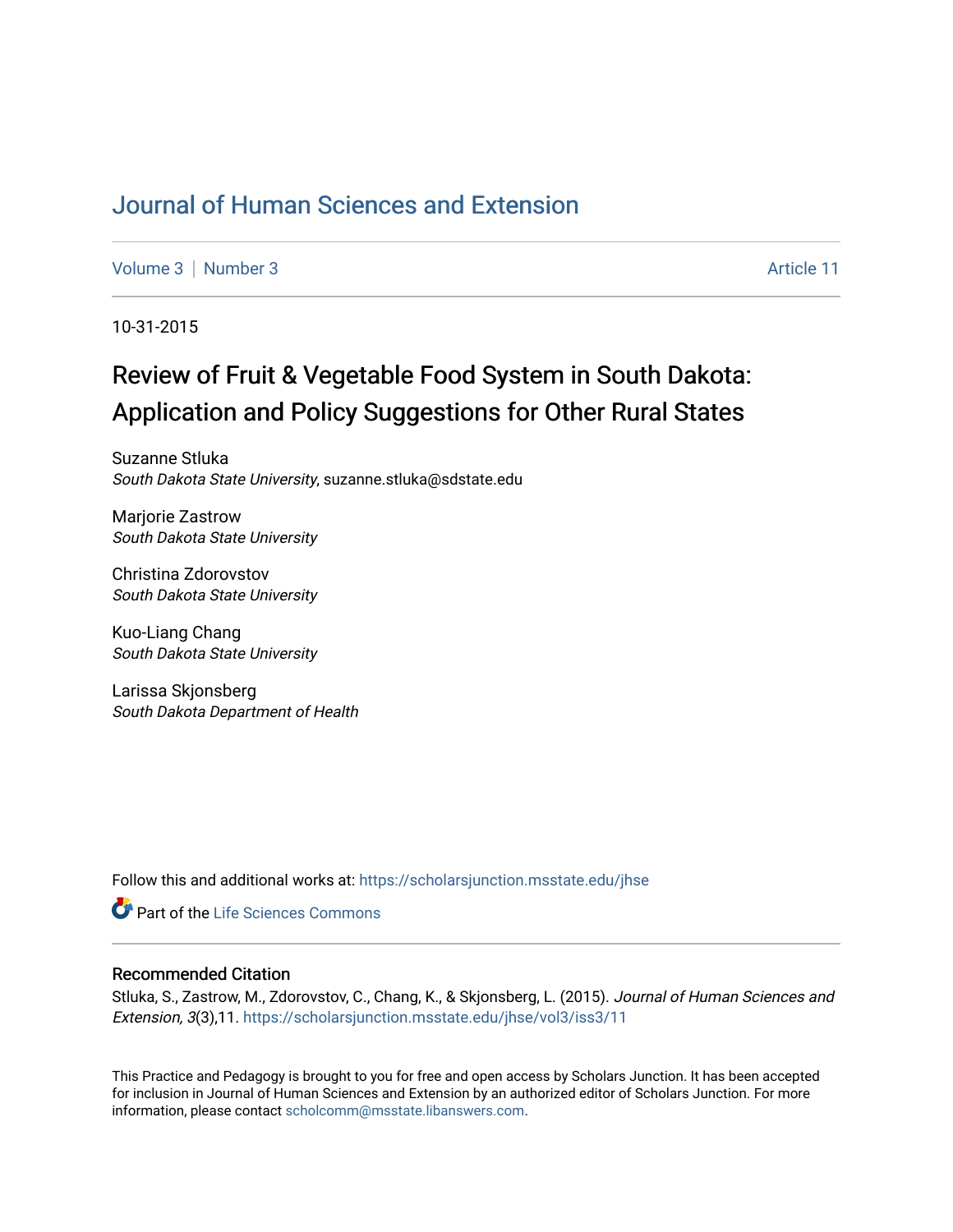# Review of Fruit & Vegetable Food System in South Dakota: Application and Policy Suggestions for Other Rural States

#### Acknowledgments

This project was supported by Cooperative Agreement Number 1U58DP003510-01 from the Centers for Disease Control and Prevention through the South Dakota Department of Health. Its contents are solely the responsibility of the authors and do not necessarily represent the official views of the Centers for Disease Control and Prevention.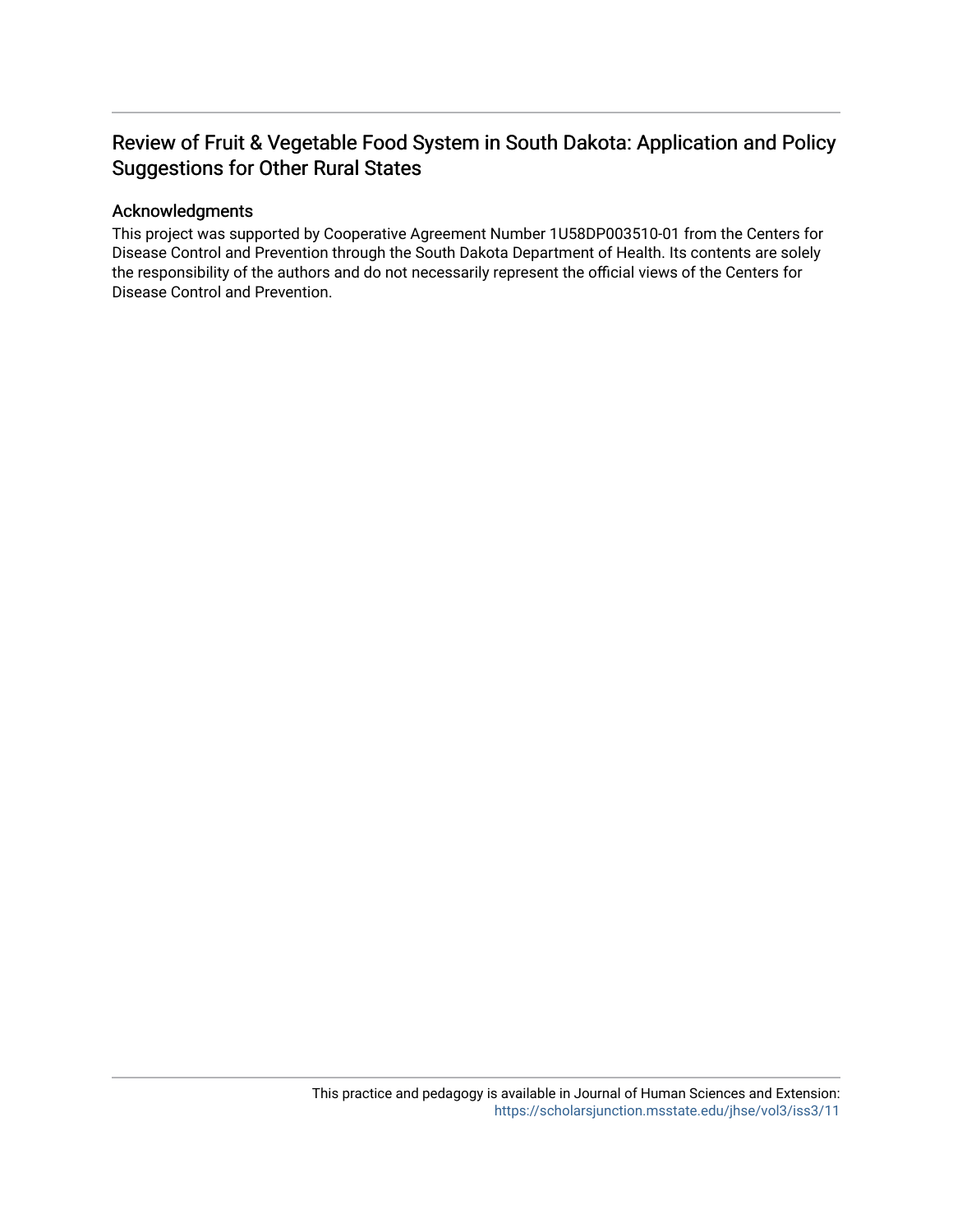# **Review of Fruit & Vegetable Food System in South Dakota: Application and Policy Suggestions for Other Rural States**

**Suzanne Stluka Marjorie Zastrow Christina Zdorovstov Kuo-Liang Chang**  *South Dakota State University* 

#### **Larissa Skjonsberg**

*South Dakota Department of Health*

*Insufficient intake of fruits and vegetables has been recognized as a possible reason for dietary deficiencies that contribute to rising chronic health issues and medical costs. Based on data generated by the 2011 Behavioral Risk Factor Surveillance System (BRFSS), South Dakota was listed as one of five states with the lowest daily adult vegetable intake (1.5 times per day). To continue the effort to promote a healthy diet, three independent surveys were developed and distributed to consumers, grocers, and growers (producers) to investigate factors that affected low consumption of fruits and vegetables and to identify opportunities to increase future consumption. To highlight the influences of geographic and socioeconomic disadvantages on fruit and vegetable consumption, the surveys specifically included the consideration of consumers' income; access and preparation of available fruits and vegetables; preparation skills and available time; perceptions of fresh, canned, and frozen products; and knowledge and role fruits and vegetables play in prevention of chronic disease in the sample selection and data analysis. Survey respondents were divided into two regions: non-food desert (Region 1) and food desert (Region 2). This paper provides a summary of the survey results and policy suggestions generated based on our findings.* 

*Keywords:* fruit and vegetable consumption, food desert, rural, food system, food supply chain, fresh fruits and vegetables, frozen fruits and vegetables, canned fruits and vegetables, locally grown, local food

## **Introduction**

Insufficient intake of fruits and vegetables has been recognized as one of the possible reasons for dietary deficiencies that contribute to rising chronic health issues and medical costs in the United

Direct correspondence to Suzanne Stluka at Suzanne.Stluka@sdstate.edu

Journal of Human Sciences and Extension Volume 3, Number 3, 2015 Journal of Human Sciences and Extension Volume 3, Number 3, 2015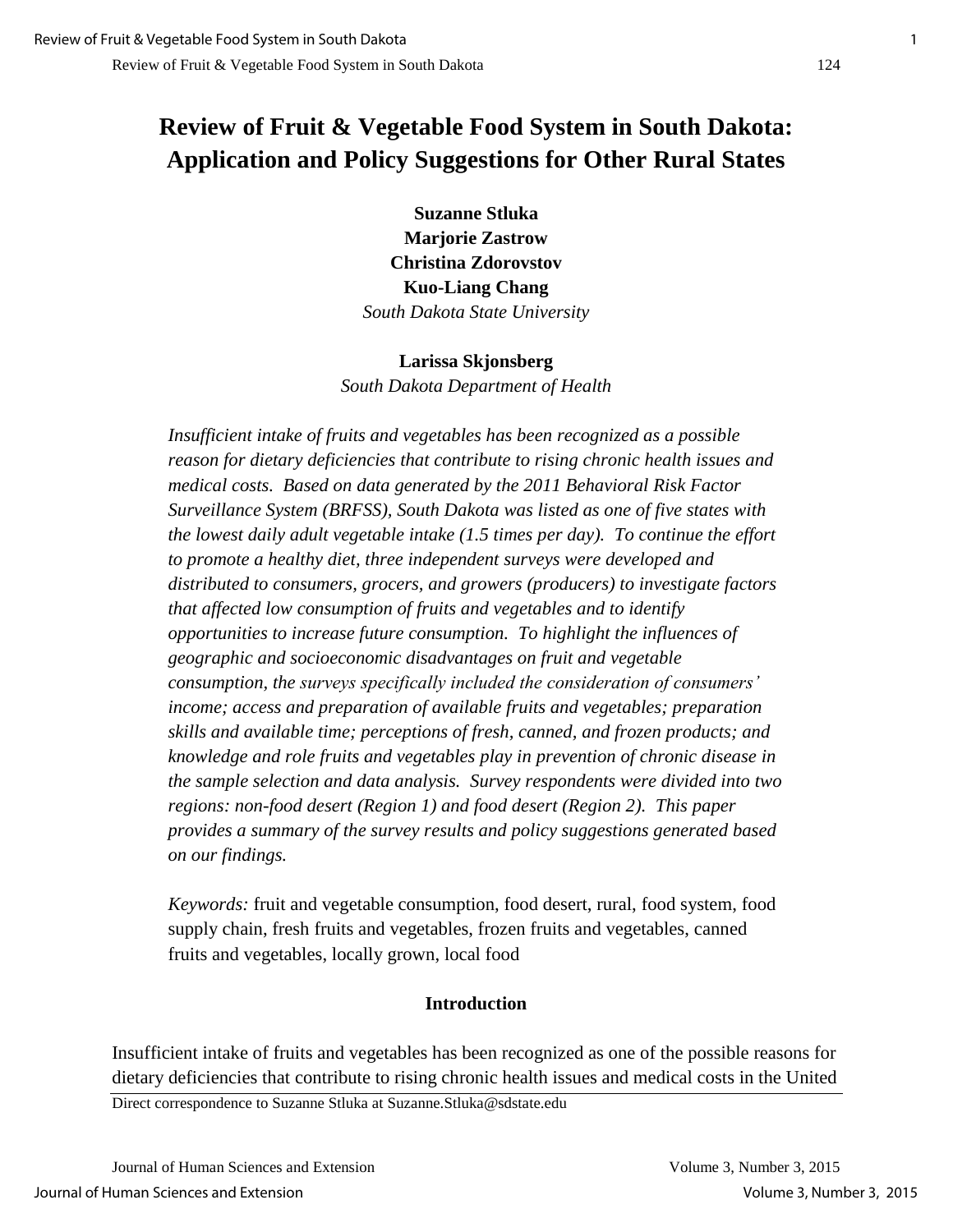States. A report published by United States Department of Agriculture Economic Research Service (USDA-ERS) indicated that Americans' daily consumption of fruits and vegetables, respectively, were 1.03 cups and 1.58 cups in 2004, while the recommended intakes were 1.80 cups and 2.60 cups, respectively, at the same time (Dong & Lin, 2009). Based on the data generated by the 2011 Behavioral Risk Factor Surveillance System (BRFSS) survey, South Dakota was listed as one of the five states (along with North Dakota, Iowa, Louisiana, and Mississippi) that had daily adult vegetable intakes lower than 1.5 times per day (National Center for Chronic Disease Prevention and Health Promotion [NCCDPHP], 2013a). Regarding fruit, South Dakota adults' median intake was 1.0 cups per day, a slightly higher record than Oklahoma and Mississippi (each had 0.9 cups per day) (NCCDPHP, 2013a).

Several factors potentially contribute to South Dakotans' low fruit and vegetable intake. First, the geographic nature of the state has created uneven access to fresh fruits and vegetables. Because South Dakota has a very limited growing season for fruits and vegetables, the suppliers have to rely on outside resources to fulfill consumers' demand. While residents in the east side of the state have easier access to the fresh fruits and vegetables, residents in the rest of the state live in rural or remote areas that often lack that easy access. Geographic obstacles also make the transportation costs of fruits and vegetables (mostly from other states) higher than usual, which force consumers in these areas to choose between higher unit prices and/or lower quality of fruits and vegetables, as well as limited and sometimes no choices at all. Second, previous studies have suggested a close connection between low income and dietary deficiency (Do et al., 2008). According to the U.S. Census Bureau (2012), South Dakota had a record of per capita income at \$24,925 in 2011, which was \$3,000 lower than the U.S. average. Moreover, South Dakotans' median household income between 2007 and 2011 was \$48,010, while the national average was \$52,762 (U.S. Census Bureau, 2012).

Although the state health department and nutritionists have devoted tremendous efforts in promoting healthy diets, changing dietary habits will need significant time and more effort to see notable results. While the state health department and scholars have recognized the current low fruit and vegetable consumption in South Dakota, little can be found in the literature and government records to provide strong evidence of key reasons for South Dakotans' low fruit and vegetable intakes. The South Dakota Department of Health (2011, 2012) had conducted prior studies regarding consumers' fruit and vegetable consumption. From those studies, many new questions had emerged. It was subsequently determined to embark on a new survey to capture a broader collection of data and more in-depth information related to the production, availability, and consumption of fruits and vegetables in South Dakota.

To continue the effort to promote a healthy diet, increase fruit and vegetable consumption, and identify factors impacting low consumption of fruits and vegetables, the research team collaborated on a food systems review, with an emphasis on local fruit and vegetable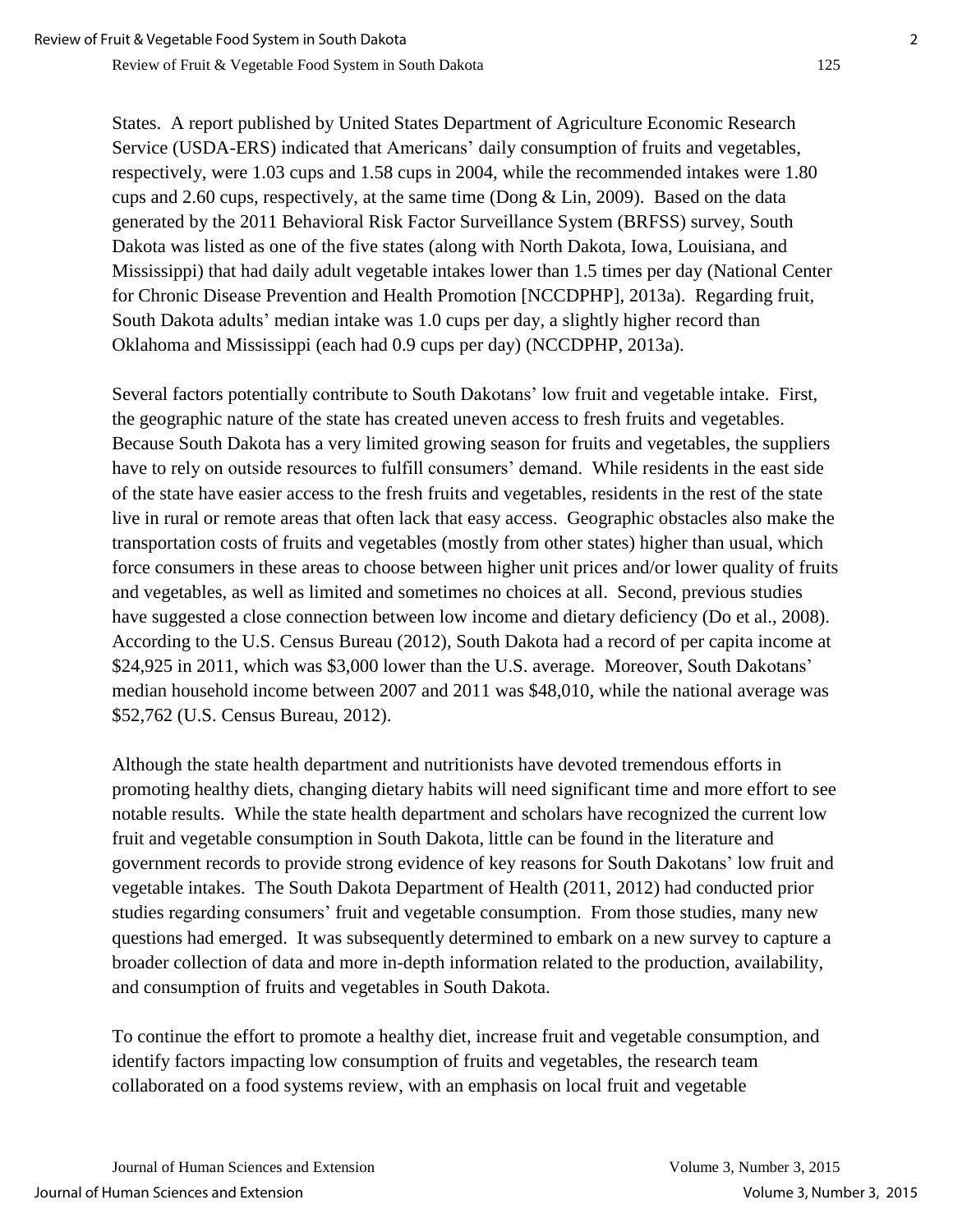consumption, production, and distribution, including fresh, canned, and/or frozen options. As part of this review project, three independent surveys were developed and distributed to producers, grocers, and consumers to investigate factors that affected low consumption of fruits and vegetables and to identify opportunities to increase future consumption. This paper provides a summary of the survey results and policy suggestions generated based on our findings.

# **Literature Review**

A diet rich in fruits and vegetables has the potential to provide several positive health benefits (Lutfiyya, Chang, & Lipsky, 2012; McCormick, Kattelmann, Ren, Richards, & Wells, 2009; NCCDPHP, 2013a, 2013b). Fruits and vegetables contain vital nutrients important to overall health such as folate, potassium, and vitamins A, C, and K (United States Department of Agriculture [USDA], 2010). Consumption of fruits and vegetables has also been linked to lowering the risk of chronic diseases and facilitating weight management (NCCDPHP, 2013b; USDA, 2010). A recent study by Miller and Knudson (2014) indicated that fresh, canned, and frozen vegetables have similar nutrient content, therefore dispelling the myth that fresh produce is healthier. The study also indicated that frozen and canned vegetables, which are often less costly, can be considered part of a healthy diet (Miller & Knudson, 2014).

Fruits and vegetables are low in calories, and when they are cooked or prepared without adding extra fats or sugars, their low calorie counts are beneficial for weight management (USDA, 2010). There is support that suggests consuming at least two-and-a-half cups of fruits and vegetables daily is associated with a reduced risk of certain cancers and cardiovascular disease, including heart attack and stroke (USDA, 2010). Because of these positive health benefits, the 2010 Dietary Guidelines for Americans recommend that Americans increase their fruit and vegetable consumption in order to promote and maintain health (NCCDPHP, 2013b).

Despite growing evidence of health-related benefits, consumption of fruits and vegetables among all U.S. populations is low. On average, adults in the U.S. eat fruit 1.1 times each day and vegetables 1.6 times every day (NCCDPHP, 2013a). These amounts are far below the recommended daily servings for adults: two cups of fruits and two and a half to three cups of vegetables (USDA, 2014). While consumption of fruits and vegetables varies from state to state, studies have found that adults in rural communities are less likely to eat at least five servings daily of fruits and vegetables, and consumption of fruits and vegetables tends to be higher in metropolitan than nonmetropolitan areas (Lutfiyya et al., 2012; Michimi & Wimberly, 2010).

In the U.S., all Midwestern states report lower than national average levels of fruit and vegetable consumption. On average, adults in South Dakota consume fruits and vegetables 1.0 and 1.4 times each day respectively. Adolescents consume fruit 1.0 time daily and vegetables 1.1 times each day. Further, almost 40% of adults and 41% of adolescents report consuming fruit less than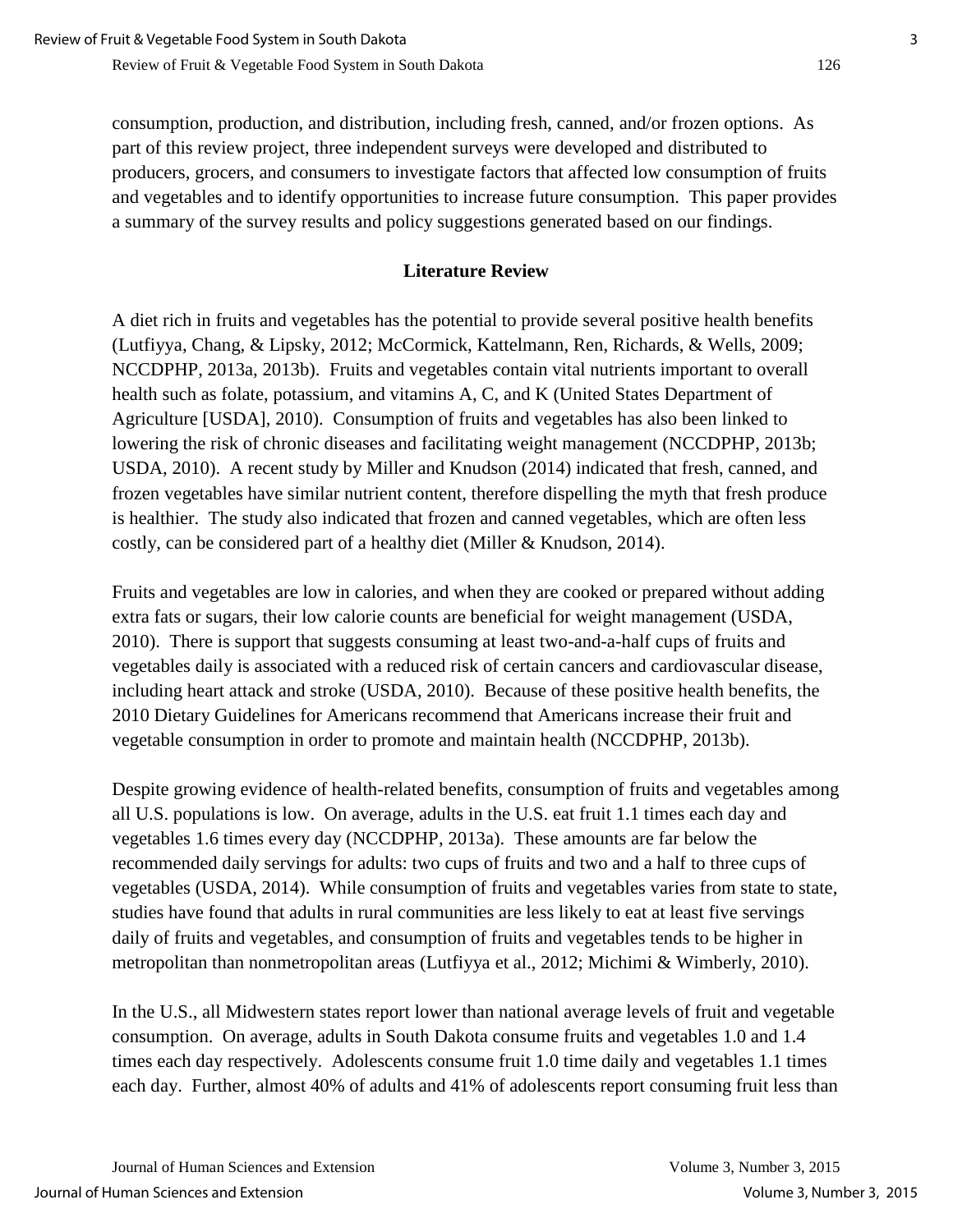one time per day. Among South Dakota and the surrounding states, adolescent vegetable consumption is lowest in South Dakota and North Dakota (NCCDPHP, 2013a).

There are many factors that contribute to fruit and vegetable consumption. One of these factors is geographic location. Studies across the U.S. have examined the relationship between rural areas and eating behaviors (Larson, Story, & Nelson, 2009; Lutfiyya et al., 2012; Michimi & Wimberly, 2010). Rural populations generally experience higher levels of poverty and have lower levels of education (Liese, Weis, Pluto, Smith, & Lawson, 2007). Lack of education in adults may affect income and poverty level, which directly influence a family's access to affordable fresh fruits and vegetables (Lutfiyya et al., 2012). However, studies conducted outside the Midwest have found that children's diets are not as affected by poverty-related factors as their caregivers' diets (Grutzmacher & Gross, 2011). It is suggested that adults may try to shield children from decreased food access by lessening their own consumption of healthy foods (Grutzmacher & Gross, 2011).

Rural areas may produce fruits and vegetables, but they usually have fewer food stores where residents can purchase healthy items at affordable prices (Liese et al., 2007). Prices in small food and convenience stores are typically higher than at larger grocery stores (Lutfiyya et al., 2012). Larson et al. (2009) indicated rural neighborhoods have far fewer chain supermarkets, leaving rural residents with fewer options within close proximity. Michimi and Wimberly (2010) suggest that it is not simply the distance to the nearest supermarket, but rather, the travel behavior that matters. Rural areas typically do not have public transportation, leaving rural residents to rely on personal vehicles. This could be a problem for low-income households who would not be able to afford the added travel expense. If families are making fewer trips to large supermarkets, then they may be forced to buy food in other, closer stores where processed foods are more affordable (Michimi & Wimberly, 2010). As is expected, low-income households are more likely to purchase "energy-dense, nutrient-poor foods," because they cost less than healthy foods (Grutzmacher & Gross, 2011).

Consumption of fruits and vegetables is an important area for focus as evidence continues to show that diets high in fruits and vegetables are linked to many positive health benefits. In South Dakota, where the consumption levels are lower than the national averages, it is unclear what factors affect these levels. While several national studies have examined different factors that contribute to fruit and vegetable consumption, little research has been conducted within South Dakota and the surrounding states as to why fruit and vegetable consumption remains so low. McCormick et al. (2009) associated lack of knowledge and lack of acceptance of fruits and vegetables to levels of consumption in school-aged children. But to date, no studies have been conducted with adults. Future research examining barriers to fruit and vegetable consumption in South Dakota is needed to develop strategies to improve overall health in the state.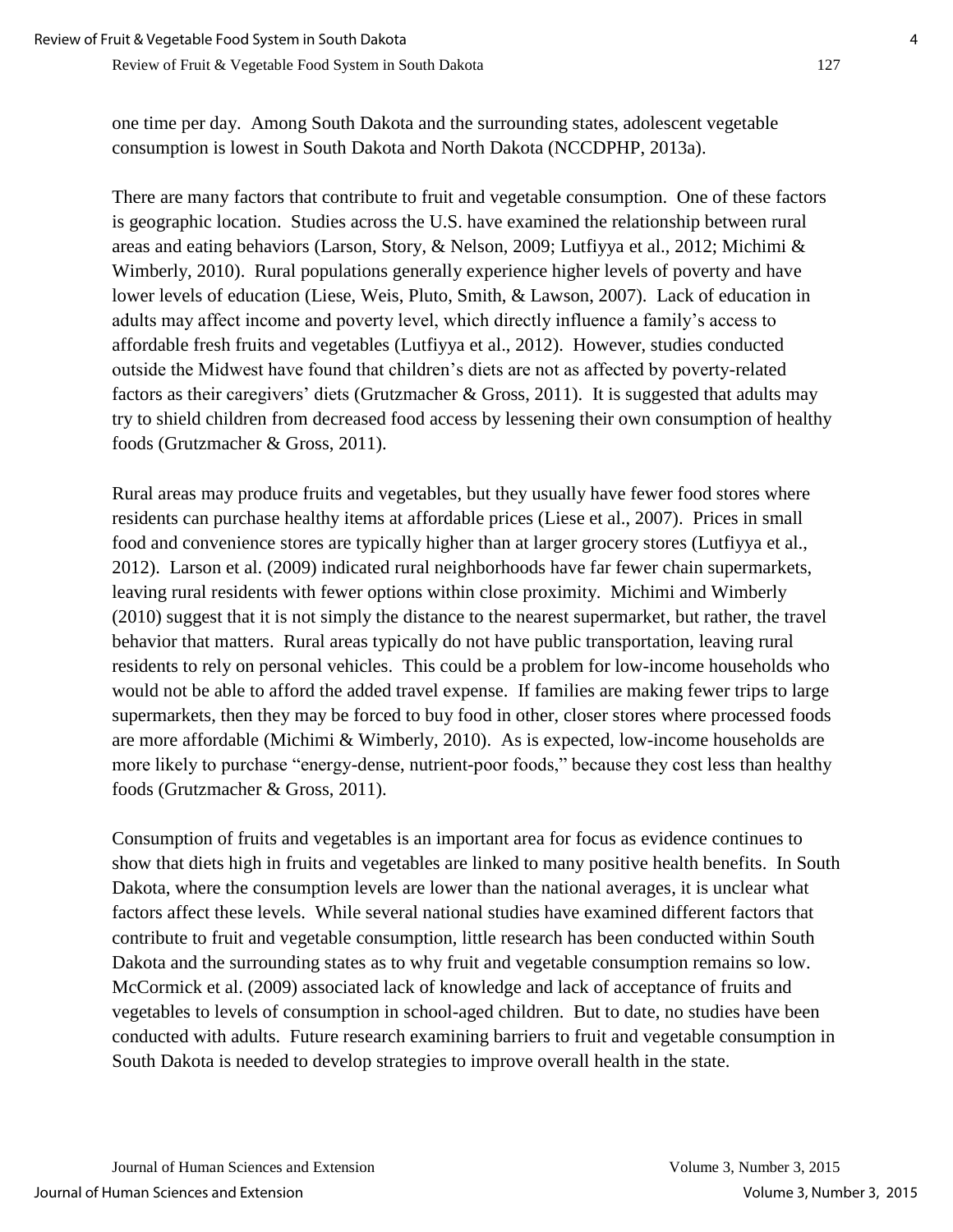#### **Methods**

This study contained three independent surveys (producer, grocer, and consumer) based on the information gathered from conversations between health authorities, stakeholders, Extension specialists, and conclusions from previous studies. To highlight the influences of geographic and socioeconomic disadvantages on fruit and vegetable consumption, the surveys specifically included the consideration of consumers' access to available food in the sample selection and data analysis. Survey respondents were divided into two regions: non-food desert (Region 1) and food desert (Region 2). Food desert areas were defined as "areas with limited access to healthy and affordable food" as based on the Food Access Research Atlas published by the USDA-ERS (2013). Region 1 included locations with less limited access to available food (nonfood desert) and Region 2 included locations not included in Region 1 (food desert). In 2013, USDA-ERS abandoned the original "food desert" definition and updated food access information in the new Food Access Research Atlas. However, this study was conducted in 2012, and our definition of Region 1 was based on the original definition of "food desert" by the USDA.

The producer survey was conducted from May to July 2012. In addition to acquiring information regarding local producers' demographics and characteristics, this research also included questions on fruit and vegetable production (including acreages, production methods, and future production plans), marketing, sales, and profitability. Additionally, questions were asked to solicit producers' perceptions of business opportunities in their communities, limitations of fruit and vegetable sales, and government policies that inhibit more fruit and vegetable sales. Survey questionnaires were distributed electronically through a Farmer's Market listserv and Facebook postings. Electronic recipients of the survey questionnaires were informed of the purpose of the study and invited to complete the questionnaires through the web link provided in the cover letter. The research team also distributed hard-copy questionnaires at local farmer's markets and at Local Food Entrepreneur training sessions. Recipients receiving paper copies were provided a cover letter stating the purpose of the study and a self-addressed, stamped return envelope. Recipients were also informed of a \$40 gift card provided to the first 60 producers who returned the completed survey. After discarding surveys with incomplete responses and those completed by out-of-state and non-produce producers, this study obtained a total of 44 usable surveys (See Figure 1).

The grocer survey was conducted from May to July 2012 and focused on collecting information regarding location, scale, and types of grocers; detailed sales information on local produce; and the number of monthly requests grocers received from their customers for locally grown fruits and vegetables. The last part of the survey requested grocers to rate eight selected factors that they believed would potentially limit their willingness or capacity to carry locally grown produce. A total of 319 surveys were distributed through mail to owners or managers of grocery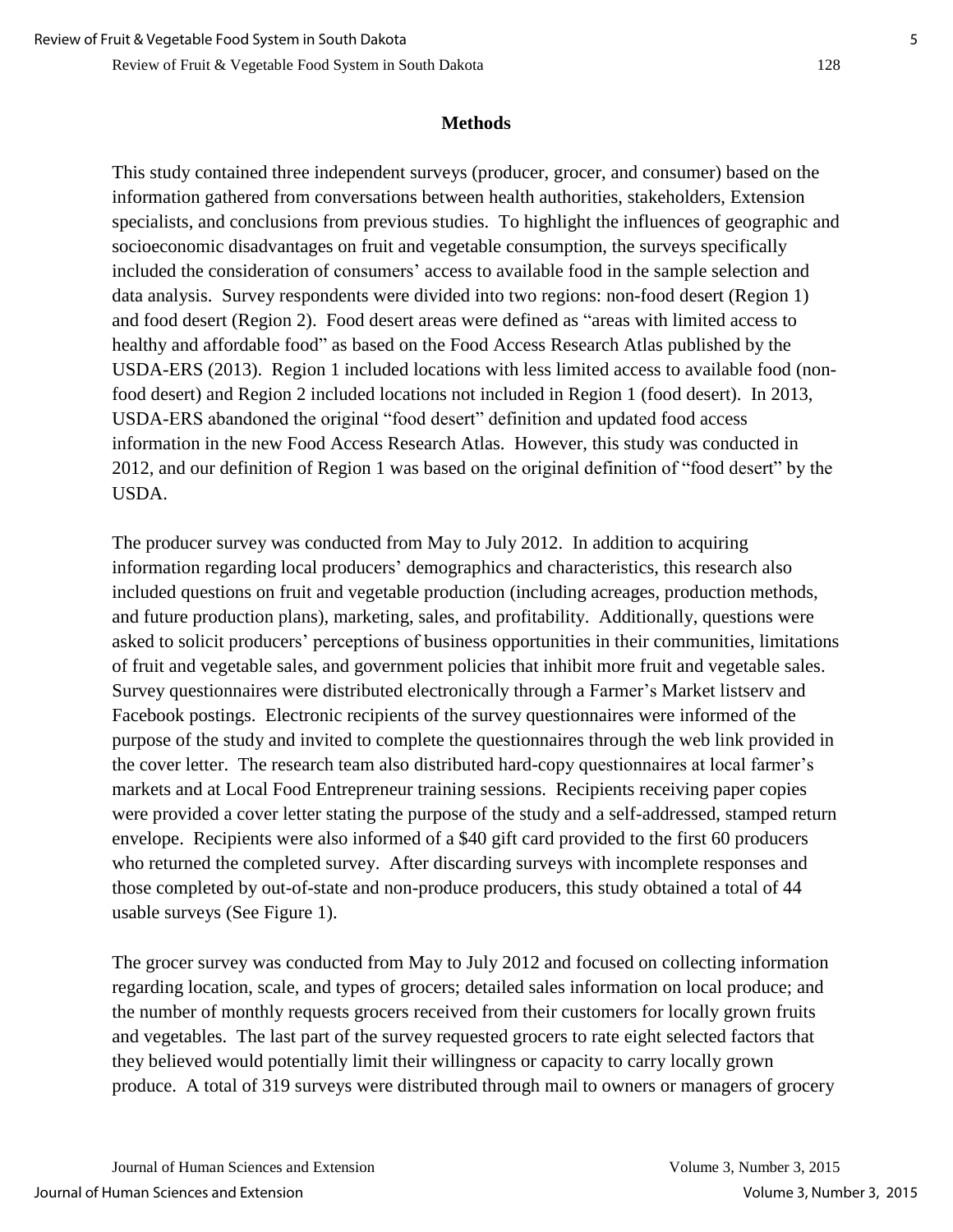stores located in South Dakota. The mailing list was originally obtained from Manta.com (an ecommerce web site for business professionals searching) and later edited by Extension Field Specialists and administrative assistants. Recipients were provided with a cover letter stating the purpose of the study and a self-addressed, stamped return envelope. The first 40 recipients to return a completed survey were provided a \$40 gift card. After discarding the incomplete responses, a total of 45 usable surveys (14.4%) were included in the final report and analysis. These 45 grocers closely represented the population distribution of the state of South Dakota (See Figure 1).

The consumer survey was conducted from August to December 2012. The questionnaire was developed to gain insight on South Dakota consumers' basic demographic and socioeconomic backgrounds, health statuses, grocery shopping patterns, eating habits, attitudes towards healthy diet and local food, as well as their perceptions regarding the quality and price of available fruits and vegetables. A total of 595 surveys were distributed through in-person contacts with consumers who shopped at grocery stores located in seven South Dakota communities. Among these seven communities, four were selected from Region 1 (non-food desert) and three were from Region 2 (food desert). The survey provided each participant with a cover letter stating the purpose of the study; a self-addressed, stamped return envelope; and a five-dollar coupon redeemable at the store where the questionnaire was delivered. After discarding the incomplete responses, 445 usable surveys (74.8%) were included in the final report and analysis (See Figure 1).



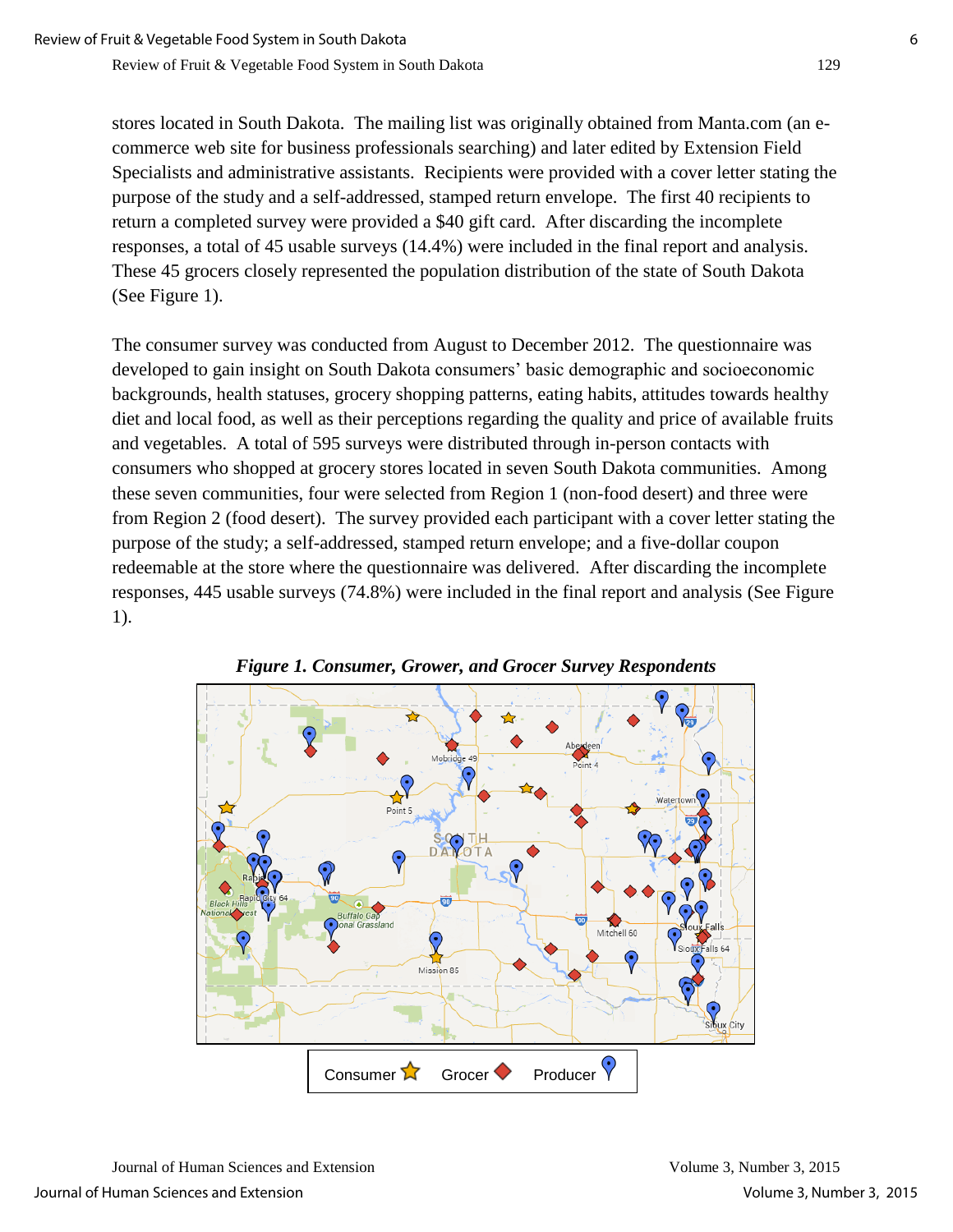The research team transferred all of the completed surveys into aggregated data to ensure the confidentiality of the survey participants. The original data was translated to SAS format data to utilize SAS statistics procedures for further analyses. The researchers hoped to utilize the data gleaned from the survey to develop potential policy suggestions to increase South Dakotans' fruit and vegetable consumption.

## **Data and Findings**

# **Data Description**

The respondents in the producer survey included 44 individuals who were assumed to be local producers and had the role of primary farm manager. Most producers were located in the east and west central parts of the state, with 38 producers located in Region 1, and six producers located in Region 2. Of the respondents located in Region 2, 83.3% were female, while those in Region 1 were more evenly distributed between male and female. The majority of the respondents were Caucasian (84.1%) regardless of the sample location. Survey results indicated Region 1 had 10% of producers who were 26-35 years old, but most of the respondents in this region were 46-65 years old (76.3%). Region 2 had a significant percent (33.3%) of respondents who were 36-45 years, while the rest of the respondents showed a uniform age distribution starting at 46 years and older. Data showed 57.9% of producers in Region 1 and 66.7% in Region 2 had four years of college or higher educational background. We found that 72.7% of the producers had at least one employee or unpaid family member to work on the farm, with a noticeably higher percentage of producers in Region 2 who worked full-time at the farm without any off-farm jobs.

Data from the grocer survey were derived from 45 respondents. Among the total, 25 were located in Region 1, and 17 were located in Region 2, which closely represented the geographical and business nature of the retailers in South Dakota with a higher density of respondents on the eastern side of the state. Results indicated that 60.0% of the stores were local, single-owned; 20.0% being a locally-owned chain with the remainder being regionally- or nationally-owned. The 17 grocers in Region 2 were smaller in business scale and sales records compared to the grocers in Region 1. The majority of grocers had been in the business for more than 20 years, especially those in Region 2 (Region  $1 = 42.9\%$ ; Region  $2 = 52.9\%$ ). A majority (64.4%) were over age 46 with only one grocer being under age 35. Grocers in Region 1 were generally larger, and the ownership types were more diverse. Close to half (48.9%) of all respondents were sole decision makers for purchasing/stocking of fresh produce (fruits and vegetables), while 42.2% of the respondents had some role in stocking decisions.

A total of 445 consumer surveys were collected from Region 1 (*n* = 237) and Region 2 (*n* = 208). Consumers in Region 1 were primarily Caucasian (83.5%), with 8.9% classifying themselves as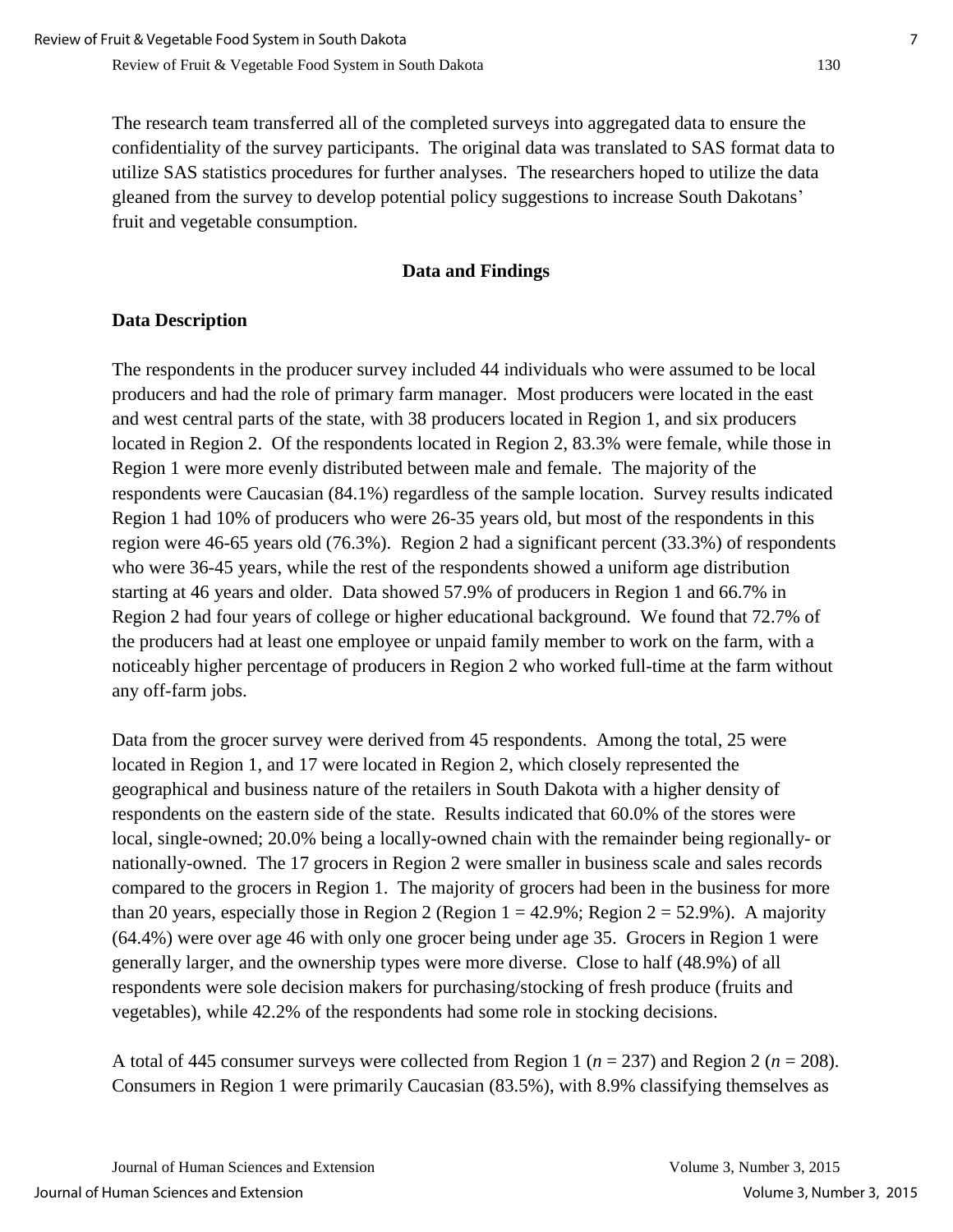Native American; while consumers in Region 2 were primarily Native American (72.4%), with 21.9% classifying themselves as Caucasian. We oversampled Native American consumers to allow us to gain more understanding of Native American consumers' characteristics and reasons for low fruit and vegetable consumption since there is a considerable lack of data available.

Overall, consumers in Region 1 were mostly Caucasian and lived in larger communities. About 57.6% of these respondents were married, and on average, supported zero to two dependents. Compared to consumers in Region 2, consumers in Region 1 were fairly older with more education and higher family income (See Figure 2). Data indicated that, compared to Region 2, Region 1 had more respondents, as well as had spouses who were currently employed.



*Figure 2. Consumer Survey – Total Family Income* 

Respondents in food desert locations were younger with 31.4% of these consumers being single. An average consumer in Region 2 supported three or more dependents and was more likely to receive food assistance (i.e., SNAP and/or WIC). Data suggested primary food shoppers for the family were female (71.4%) regardless of location. In general, Region 2 contained a significantly larger percentage of consumers who lived in small towns and faced economic disadvantages as a result of less family income, limited income resources, lower education, lower employment rate, and larger family sizes.

Consumers in Region 2 considered their locally-owned grocery store as the main source for most groceries (local stores  $= 56.1\%$ ; national chain stores  $= 5.8\%$ ; regional chain stores  $= 10.3\%$ regional chain stores; combined all types of locally-owned stores = 8.3%), while consumers in Region 1 indicated more of a mixed pattern (local stores  $= 28.6\%$ ; national chain stores  $= 18.3\%$ ; regional chain stores = 13.7%). The majority of consumers in both regions made special trips for grocery shopping, with those in Region 1 (63.6%) shopping once or twice a week as compared to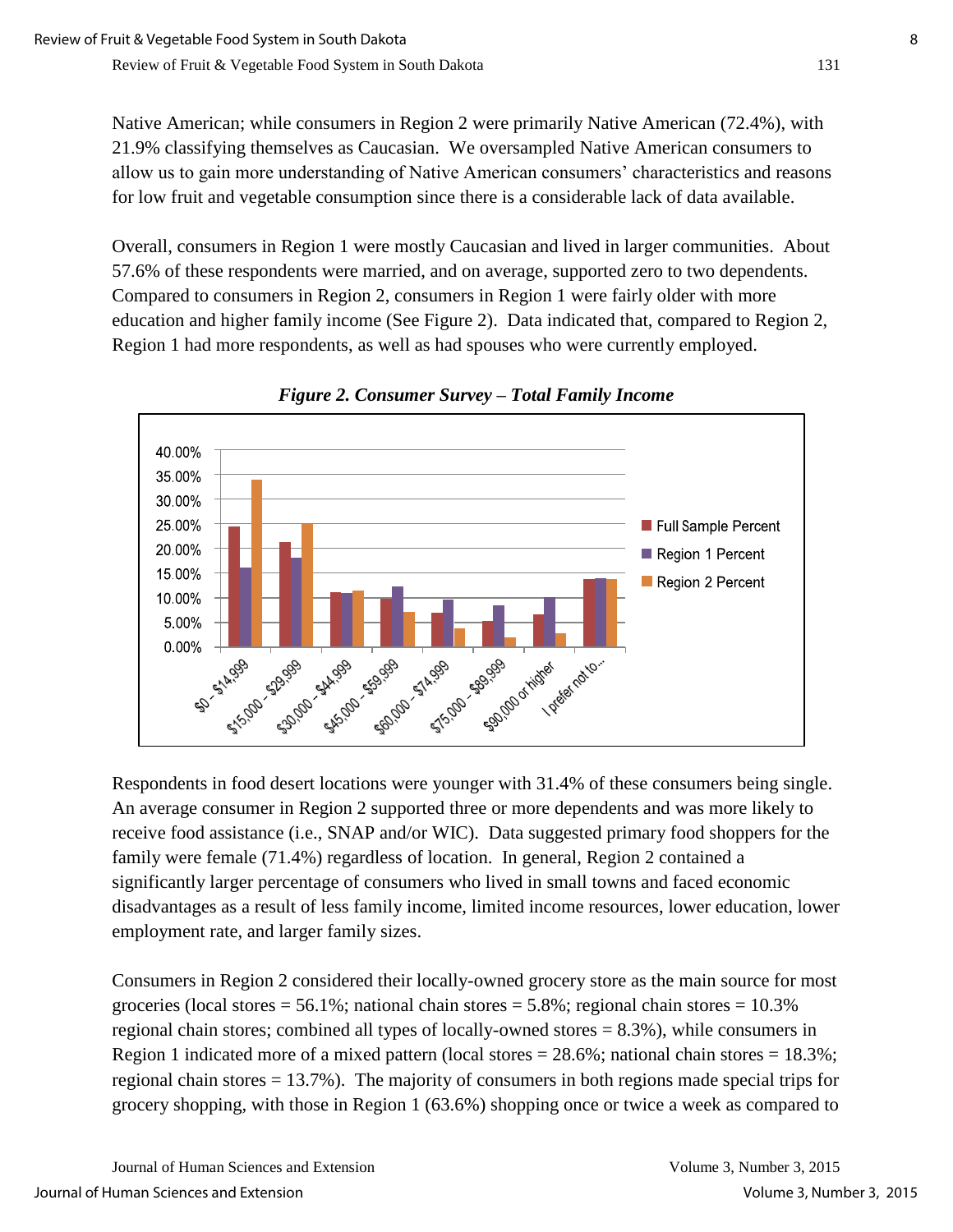only 48.8% of those in Region 2 (21.6% of consumers in Region 2 shopped three or more times per week). A comparable percentage of consumers in both regions noted they shopped whenever needed (Region  $1 = 40.5\%$ ; Region  $2 = 45.6\%$ ).

Including the portion paid by SNAP and WIC, 7.4% of consumers in Region 1 and 10% of consumers in Region 2 spent less than \$40 per week on family food and beverage groceries. The majority of consumers in Region 1 (50.9%) and 40.8% of consumers in Region 2 spent about \$40–120 on food and beverage groceries per week. The data showed that despite the economic disadvantage, a higher percentage of consumers in Region 2 (59.2%) reportedly spent more than \$120 for food and beverage groceries, with 32.7% of Region 2 consumers reportedly spending more than \$200 dollars on food for the family per week. In contrast, Region 1 only had 41.7% of consumers spending more than \$120 per week for food and beverage groceries. A possible explanation for this result might come from the fact that the survey requested respondents to include the food costs paid by SNAP and WIC; the data showed a higher percentage of consumers were recipients of government food assistance programs in Region 2, as well as experienced more limited access to grocery stores with competitive prices.

The survey asked consumers to answer five questions aimed at creating an index to assess their nutrition knowledge. About 81.7% of consumers were able to give two to four correct answers to these questions, with those in Region 1 giving more correct responses than those in Region 2. The survey further asked consumers the key reasons they shop for locally-grown food, including fruits and vegetables. Data indicated the most common reasons consumers purchased locally grown food were 1) better quality, 2) support local community, and 3) lower price (See Table 1).

|                                                         |                    | <b>Region 1</b><br>(Non-Food | <b>Region 2</b><br>(Food |
|---------------------------------------------------------|--------------------|------------------------------|--------------------------|
|                                                         | <b>Full Sample</b> | Desert)                      | Desert)                  |
| <b>Common Reason</b>                                    | Rank               | Rank                         | Rank                     |
| Better food quality                                     |                    |                              |                          |
| Support the local community                             | 2                  | 2                            | 2                        |
| Lower prices                                            | 3                  | 3                            | 3                        |
| Food safety                                             | 4                  | 5                            | $\overline{4}$           |
| My family likes to visit the local food market          |                    | 4                            | 6                        |
| Family members prefer food produced from people we know | 6                  | 6                            | 5                        |
| I just happened to drive and/or walk by                 |                    |                              | 7                        |
| Word of mouth                                           | 8                  | 8                            | 8                        |
| Entertainment/experience                                | 9                  | 10                           | 9                        |
| Other reasons                                           | 10                 | 9                            | 10                       |

|  |  | Table 1. Reasons Consumers Purchased Locally-Grown Food |  |
|--|--|---------------------------------------------------------|--|
|  |  |                                                         |  |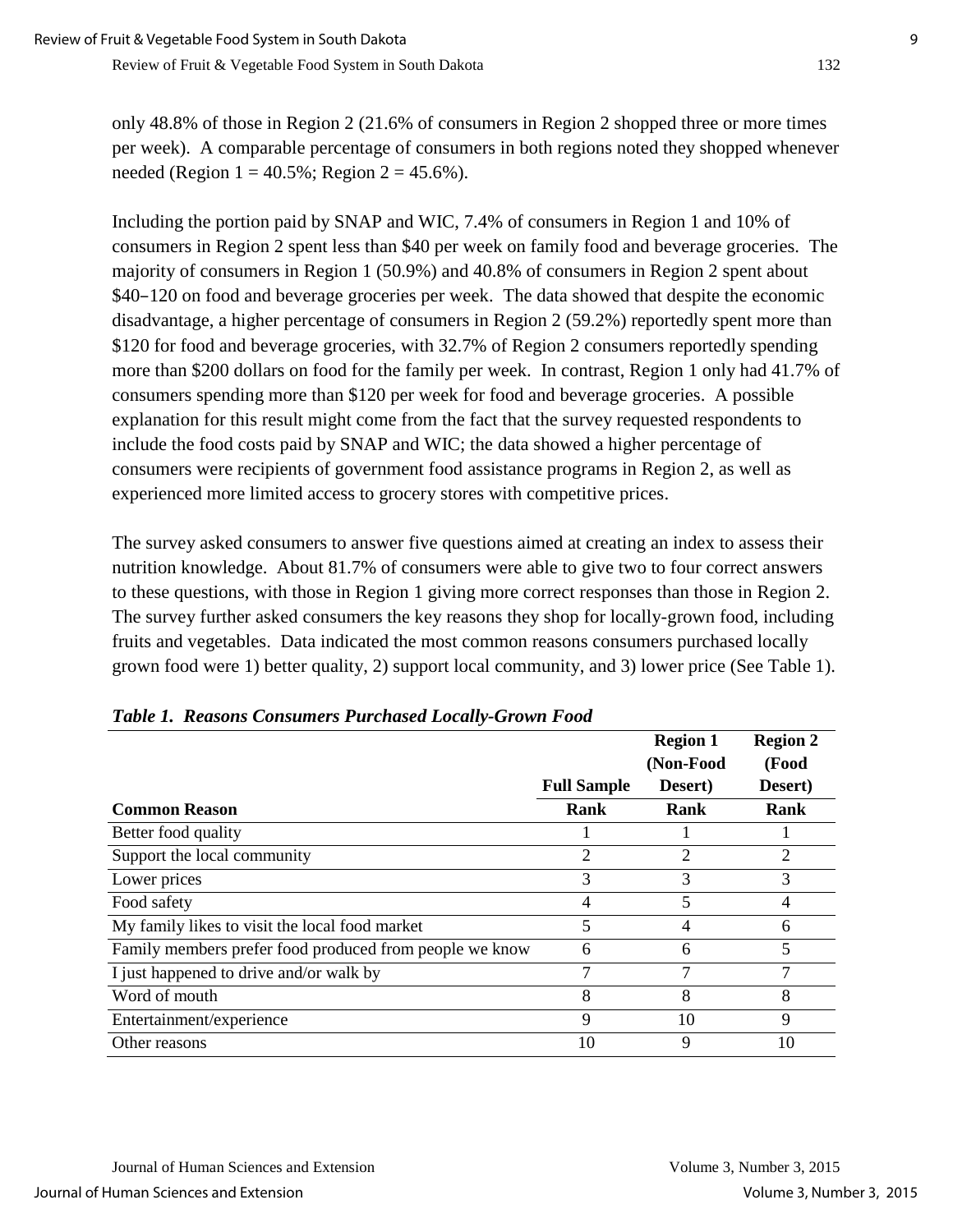The most common reasons that prevented consumers from purchasing more locally grown fruits and vegetables were 1) too expensive; 2) distance or location of the local food markets; 3) limited quantity and options; 4) lack of local food at grocery stores; and 5) business hours are not friendly to consumers' schedule (See Table 2). Price and distance were the top two reasons consumers were discouraged from purchasing more local food for both non-food desert and food desert regions (See Table 2).

|                                                     |                    | <b>Region 1</b><br>(Non-Food | <b>Region 2</b><br>(Food |
|-----------------------------------------------------|--------------------|------------------------------|--------------------------|
|                                                     | <b>Full Sample</b> | Desert)                      | Desert)                  |
| <b>Common Reason</b>                                | Rank               | Rank                         | <b>Rank</b>              |
| Too expensive                                       |                    |                              | 2                        |
| Distance or location                                | 2                  | 2                            |                          |
| Could not find locally-grown food at grocery stores | 3                  | 4                            | 5                        |
| Out of stock and/or short of options                | 4                  | 5                            | 3                        |
| Hours not friendly to my schedule                   | 5                  | 3                            | 7                        |
| Not enough choices of fruits and vegetables         | 6                  | 7                            | 4                        |
| I never think about buying at farmer's markets      | 8                  | 6                            | 9                        |
| Prefer to buy all food at supermarkets              | 9                  | 8                            | 8                        |
| I do not trust the quality of food                  | 10                 | 9                            | 11                       |
| Other reasons                                       | 11                 | 10                           | 12                       |
| I do not trust the food sold at local food markets  | 12                 | 12                           | 10                       |

*Table 2. Reasons Consumers Did Not Purchase Locally Grown Food*

When consumers were asked what motivated them to purchase healthy foods, the top five reasons included 1) healthy food makes consumers feel physically better, 2) nutrition included in healthy food are better, 3) healthy food makes consumer feel mentally better, 4) healthy food tastes better, and 5) healthy food can prevent cancer. The top two reasons consumers reported that discouraged them from purchasing more healthy food were 1) do not trust healthy claims, they just want higher prices; and 2) do not know why healthy food is better.

## **Fruit and Vegetable Production, Consumption, and Marketing**

Data suggested that consumers consumed 1 to 2 cups of both fruits and vegetables every day, with consumers in Region 2 consuming slightly more. A majority of consumers consider the fresh fruits and vegetables they purchased as either *excellent* or *good*. About 50% of consumers noted they traveled less than 15 minutes to stores/locations where they usually purchased fruits and vegetables. A majority of consumers in Region 1 (61.4%) and Region 2 (59.4%) traveled less than 10 minutes, while a small percentage of those in Region 2 (17.4%) had to travel 26 to 30 minutes to locations where they could buy fruits and vegetables.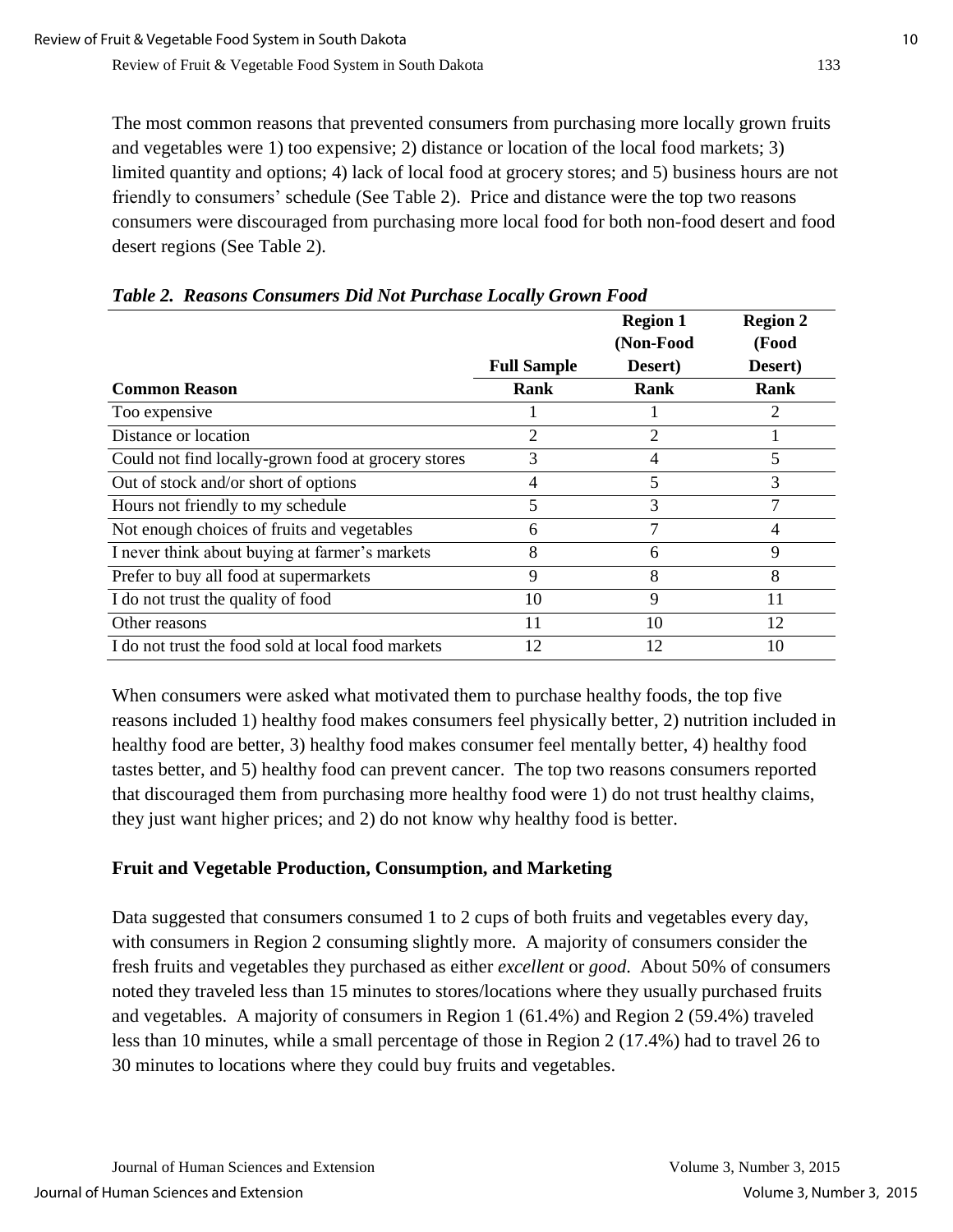Consumers in both regions (88.0%) either *strongly agreed* or *agreed* that fresh fruits and vegetables tasted better than canned products (See Figure 3).



*Figure 3. Consumer Taste Preference Between Fresh and Canned Products* 

Consumers were asked to reply to the statement, *Canned fruits and vegetables are as healthy as fresh*. Only about 31.9% (Region 1 = 38.0%; Region 2 = 25.1%) replied *yes*. Furthermore, consumers were asked to respond to the following statement, *I buy fruits and vegetables, but they often go to waste.* Most of consumers' replies ranged from *agree* to *strongly agree* (Region 1 = 83.5%; Region  $2 = 82.2$ %). There was little difference between the respondents regardless of location differences, which suggests the lack of knowledge or capability to plan accordingly to utilize the produce may be a common problem for all South Dakotans.

Data indicated grocers in Region 2 (on or nearby food deserts) had smaller annual fruit and vegetable sales than those in Region 1. In terms of the percentages of sales, all grocers sold the majority of their fruits and vegetables as fresh produce. Grocers in Region 2, compared to those in Region 1, indicated a higher percentage of sales in fresh produce, with consumers in both regions indicating a strong preference for fresh fruit (87.0%) and vegetables (82.1%). Canned produce had a relatively higher percentage of sales in Region 1 than in Region 2, with frozen products having a similarly smaller market share in both regions. Grocers in Region 2 had a noticeably smaller frequency of fresh produce delivery per week than those in non-food desert locations, with 82.3% of the grocers reportedly having two or less deliveries per week. On the contrary, 53.6% of grocers in Region 1 had three or more deliveries per week.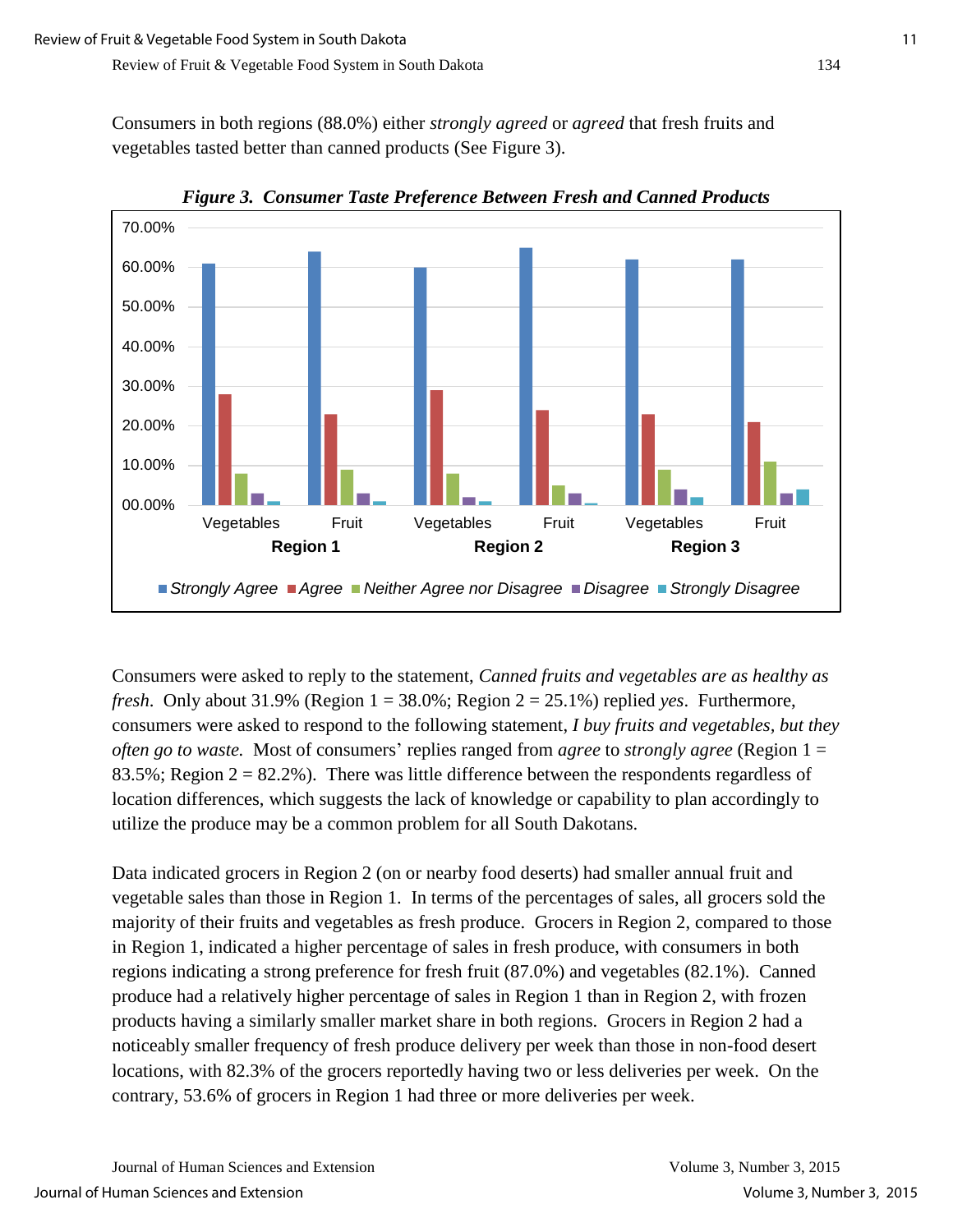Grocers in both regions were content with the variety and freshness of the fruits and vegetables they provided. Though grocers in Region 2 noted a lower demand for locally-grown fruits and vegetables, 53.6% of them showed interest in offering more locally-grown produce to customers, while a slightly smaller percentage of grocers in Region 1 expressed the same interest (47.1%). Similarly, data suggested that a notable percentage of producers indicated an intention to expand their fruit and vegetable production in the next three years (65.9%), with producers in Region 2 (83.3%) showing higher intention to expand than those in Region 1 (63.2%). In addition, a slightly higher percentage of producers in Region 2 (50%), compared to those in Region 1 (44.7%), intended to install high tunnels in the next year to extend their growing season, which indicated producers' perspective of the expanding fruit and vegetable market in South Dakota.

Grocers were asked about the frequency of requests they receive for locally-grown produce and to list the most commonly requested locally-grown produce items. Just under one-half (46.6%) of the respondents did not receive requests for locally-grown produce, with 58.9% in Region 1 and 32.3% in Region 2 noting such. The top 10 most common requests grocers received included corn, melons, tomatoes, squash, cucumbers, beans, pumpkins, peppers, potatoes, and onions. When grocers were asked whether consumers' home gardens would reduce the sale of fruits and vegetables in the summer months, the majority of grocers *somewhat* to *strongly agreed* (Region  $1 = 75.0\%$ ; Region  $2 = 76.5\%$ ).

Data indicated that grocers and producers both noted increased sales of fruits and vegetables over the past three years. Among producers, 72.2% in Region 1 and 83.3% in Region 2 reported increased sales, and 67.9% of grocers in Region 1 and 70.6% in Region 2 reported increased sales. Data showed most grocers believed their consumers had a basic understanding regarding the benefits of eating fruits and vegetables, but they were less assured whether consumers had an understanding of the role of fruit and vegetable consumption in the prevention of chronic diseases (Region  $1 = 67.9\%$ ; Region  $2 = 70.6\%$ ).

## **Marketing Strategies to Increase Consumption of Fruits & Vegetables**

Both the grocer and consumer surveys inquired as to marketing strategies to increase consumption of fruits and vegetables among consumers. Grocers indicated that offering samples with locally-sold produce was the number one marketing strategy, followed by in-store displays with "quick and easy" recipes and offering coupons (See Table 3). Grocers indicated that only "quick and easy" recipes, tip sheets, and on-site cooking classes could be somewhat effective (See Table 3). Furthermore, on average, grocers had an uncertain attitude towards statewide distribution of recipes and incentive items and felt use of social media would not effectively encourage more fruit and vegetable consumption (See Table 3).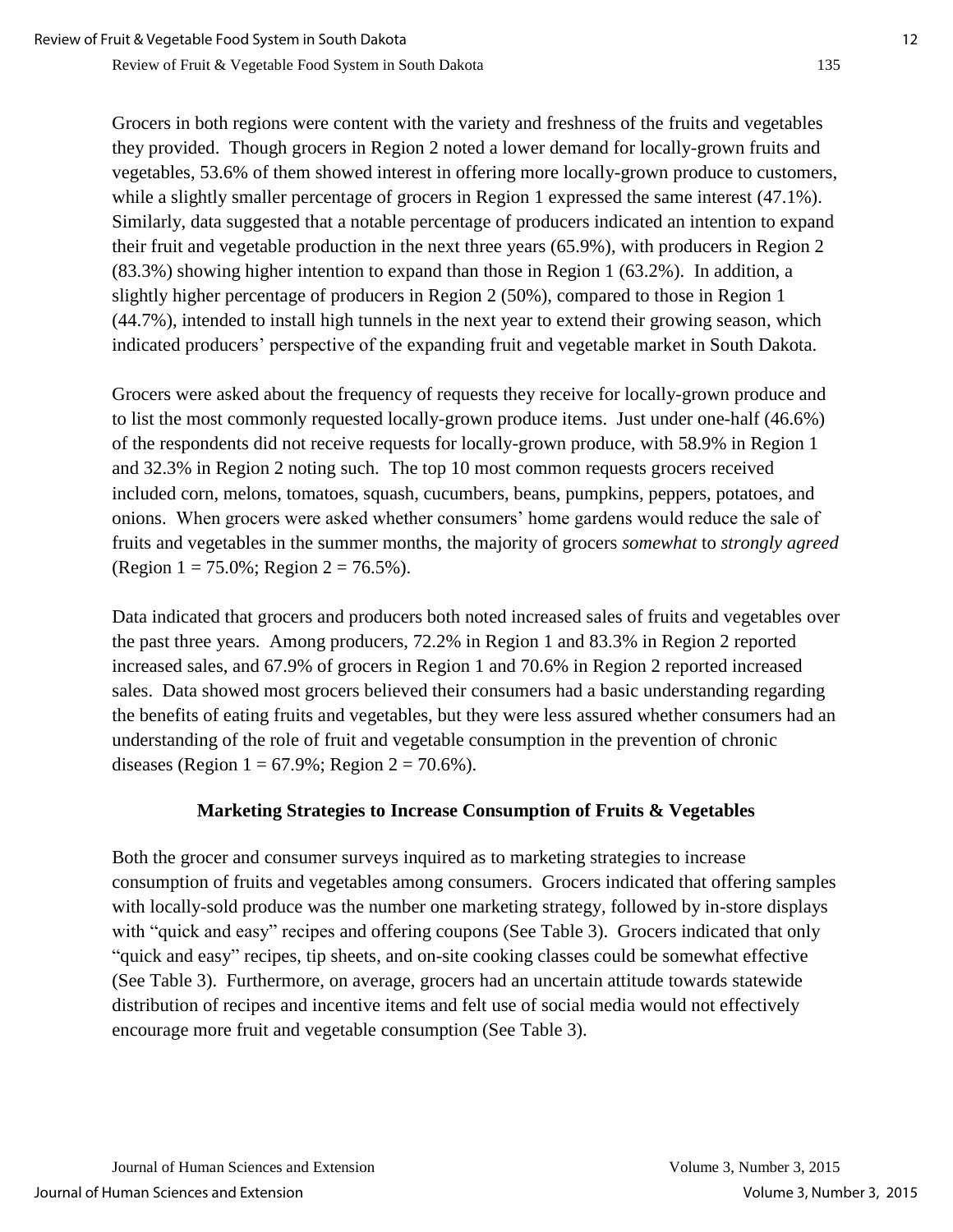|                                                                                                                                                  | <b>Full Sample</b> | <b>Region 1</b><br>(Non-Food<br>Desert) | <b>Region 2</b><br>(Food<br>Desert) |
|--------------------------------------------------------------------------------------------------------------------------------------------------|--------------------|-----------------------------------------|-------------------------------------|
| <b>Strategy</b>                                                                                                                                  | Rank               | <b>Rank</b>                             | Rank                                |
| Offering samples with locally sold produce                                                                                                       |                    | 1                                       |                                     |
| In-store displays which offer coupons and<br>"quick and easy" recipes                                                                            | $\overline{2}$     | $\overline{2}$                          | 2                                   |
| Offering only coupons for fruit and vegetable<br>products                                                                                        | 3                  | 3                                       | 3                                   |
| Offering only point of purchase "quick and<br>easy" recipes displayed at the sale site of fresh,<br>canned, and frozen fruit and vegetable items | 4                  | 5                                       | 5                                   |
| Providing point of purchase "tip" sheets for<br>consumers                                                                                        | 5                  | 7                                       | $\overline{4}$                      |
| Offering on-site cooking classes utilizing<br>fresh, canned, and frozen fruit and vegetable<br>items                                             | 6                  | $\overline{4}$                          | 7                                   |
| Statewide distribution of recipes and incentive<br>items for the purchase of frozen and/or canned<br>items                                       | 7                  | $\overline{7}$                          | 6                                   |
| Providing point of purchase videos (i.e.,<br>demonstrating "quick and easy" preparation<br>techniques                                            | 8                  | 8                                       | 8                                   |
| Providing statewide distributed tips through<br>social media such as Facebook and Twitter                                                        | 9                  | 9                                       | 9                                   |
| Offering off-site cooking classes utilizing<br>fresh, canned, and frozen fruit and vegetable<br>items                                            | 10                 | 6                                       | 10                                  |

*Table 3. Grocers' Strategies to Increase Fruit and Vegetable Consumption*

In a related question, grocers felt that lower prices would be more effective in encouraging consumption as compared to offering coupons. Additionally, most grocers felt that freshness of produce was more of an important factor in consumer purchasing decisions (95.5% *important* to *very important*). Regarding the value of labeling "locally-grown," a majority of grocers (68.9%) noted that having signage indicating "locally-grown" increased their sales, and an overwhelming majority (91.1%) would display "locally-grown" signage if provided.

In contrast to results of the grocer survey, consumer survey results showed 70.8% of consumers in Region 1 and 79.0% of consumers in Region 2 either *strongly agreed* or *agreed* that giving out coupons would encourage them to purchase more fruits and vegetables (See Figure 4).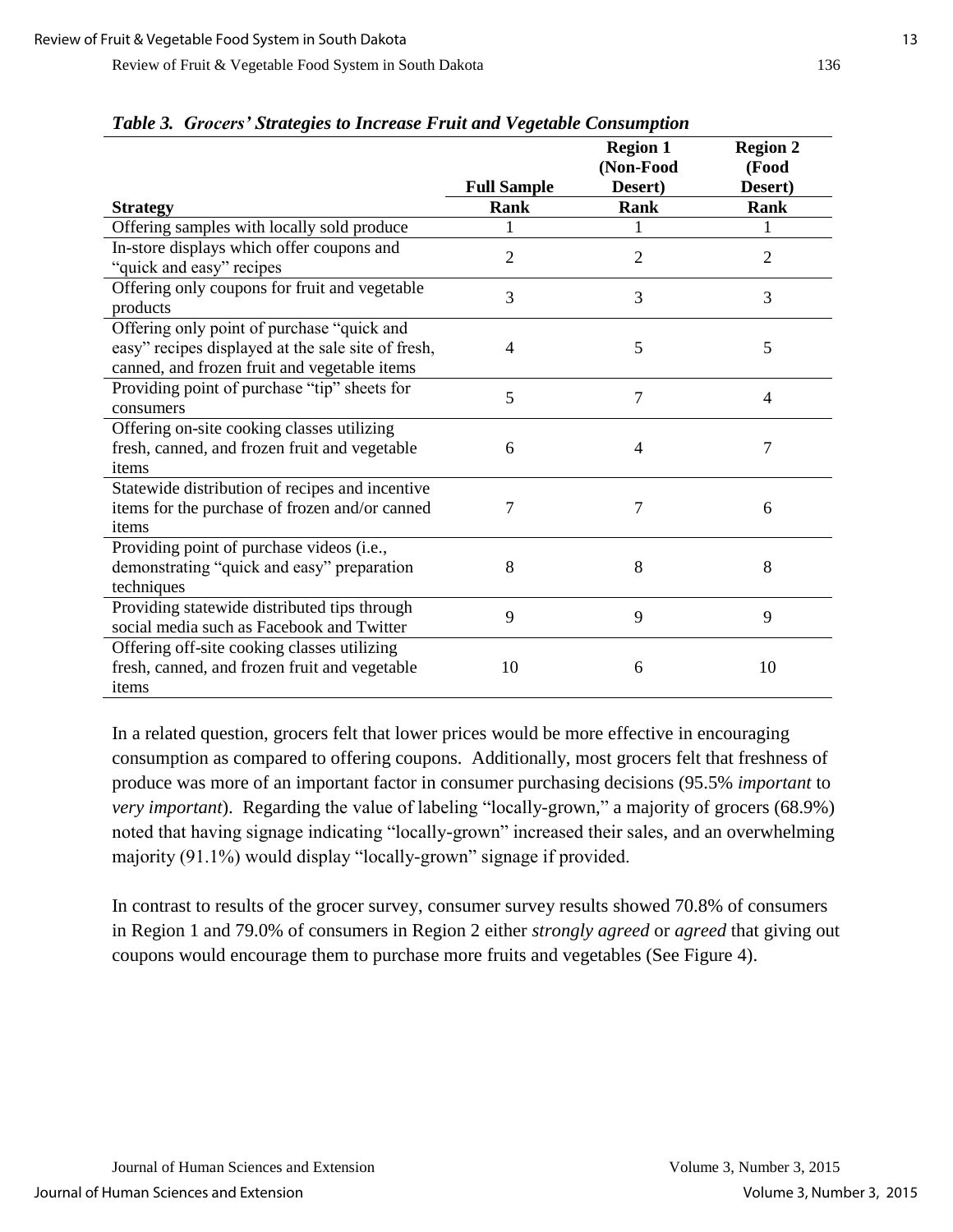

*Figure 4. I Would Buy More Fruits and Vegetables If I Had Coupons* 

When asked if the price of fruits and vegetables was too high even if they had the income, there was a fairly even distribution of *strongly agree* or *agree* (Region 1 = 34.6%; Region 2 = 41.79%), *neither agree nor disagree* (Region 1 = 25.0%; Region 2 = 23.4%), and *strongly disagree* or *disagree* (Region 1 = 40.35%; Region 2 = 34.33%) (See Figure 5).





A majority of the consumers seemed to be satisfied with the quality of the fruits and vegetables. About 70% of consumers rated the fruits and vegetables in their grocery stores as *excellent* or *good*. In addition, only about 25.4% *agreed* or *strongly agreed* with the statement, *The reason I do not eat enough fruits and vegetables is because the quality is not worthy of the price*.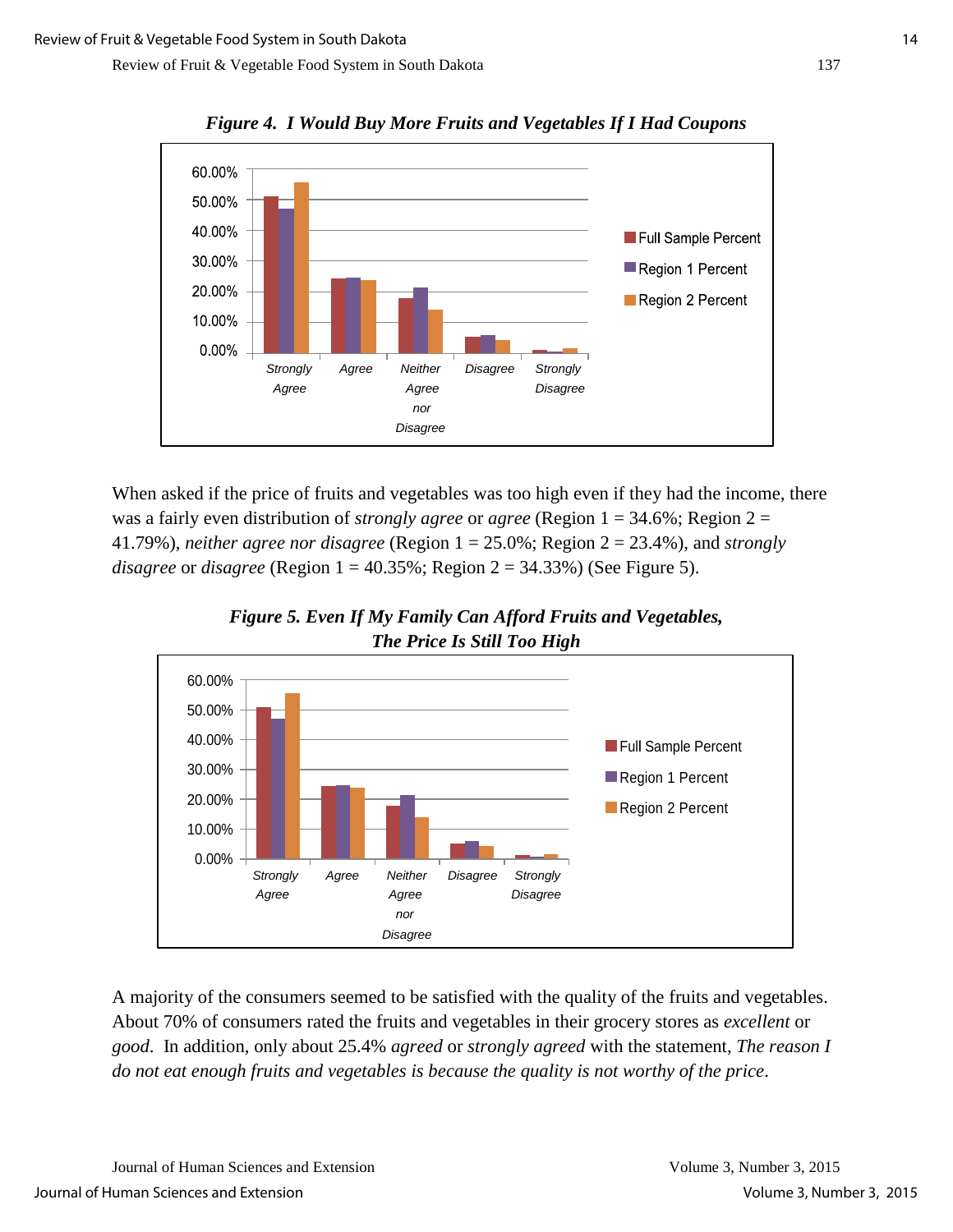Consumer responses to increasing fruit and vegetable consumption, if they knew how to prepare/cook them, was minimal (31.7% either *strongly agreed* or *agreed*) (See Figure 6).



*Figure 6. I Would Serve More Fruits and Vegetables If I Knew How To Prepare/Cook Them* 

Respondents from all three surveys indicated that there are opportunities to increase locallygrown produce sales. Producers indicated that their most commonly selected market opportunities were farmer's markets, friends/neighbors, grocery, retail, co-op stores, K-12 schools, and restaurants. However, other outlets, such as institutions, colleges/universities, nursing homes, off-farm processing, on-farm processing, and distributors were not considered available to the South Dakota producers.

# **Discussion and Recommendations**

This study provides a thorough review of the data collected from a sample of South Dakota producers', grocers', and consumers' demographics regarding their socioeconomic backgrounds, sales, and potential suggestions to increase fruit and vegetable consumption in South Dakota. In addition, information collected included consumers' grocery shopping patterns, eating habits, attitudes towards healthy diet and local food, as well as their perceptions regarding the form (i.e., fresh, frozen, canned), quality, and price of available fruits and vegetables.

The researchers found that there is potential to increase the local market share of locally-grown fruits and vegetables across the state. For example, although 78.6% grocers in Region 1 and 58.8% of grocers Region 2 carried locally-grown fruits and vegetables, about 62.1% of consumers indicated less than 10% of their fruits and vegetables came from local producers. Furthermore, most South Dakota consumers' percentages of locally-grown fruits and vegetables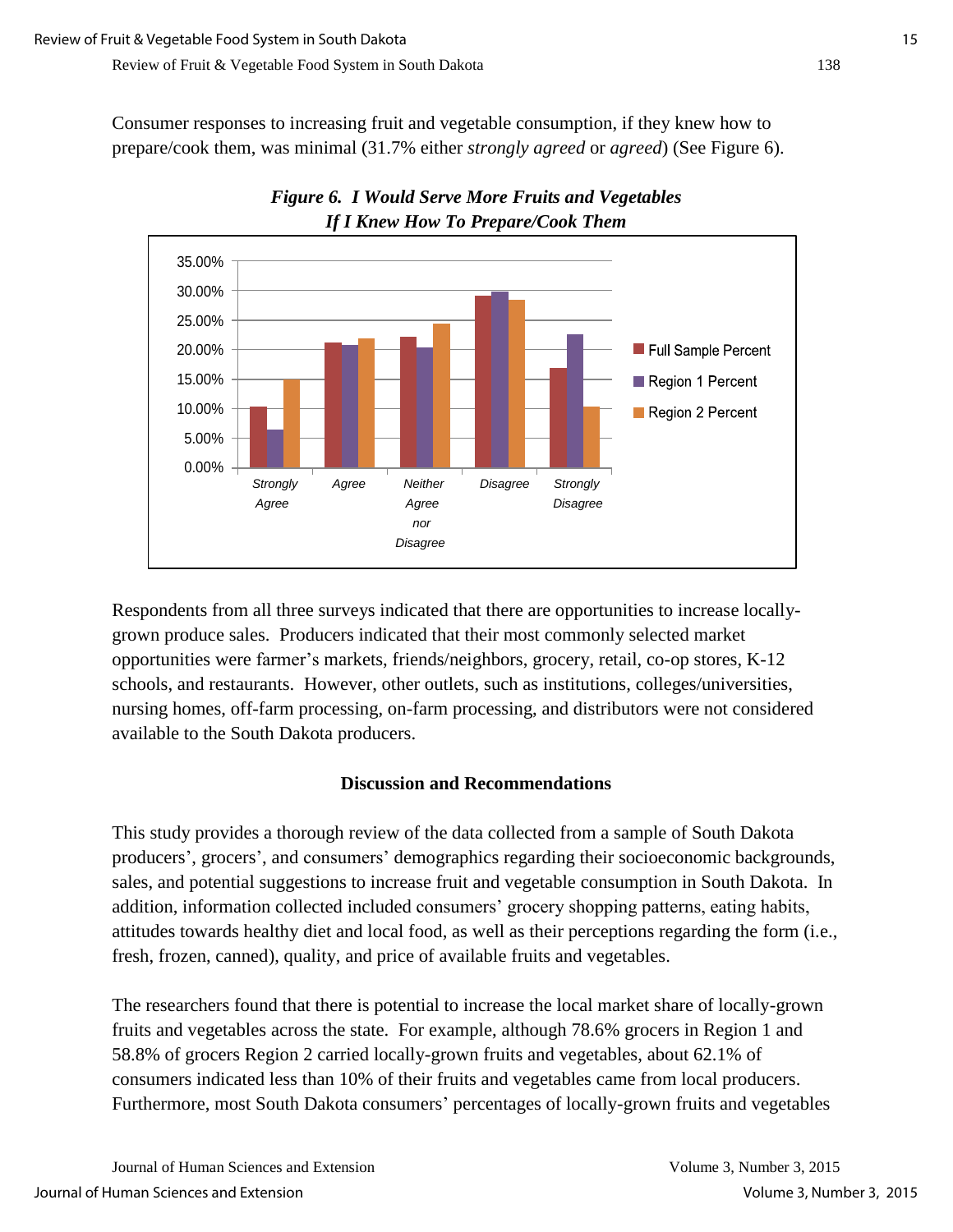consumed compared to their total fruit and vegetable consumption was small. It is possible that although consumers purchased locally-grown fruits and vegetables, the total amount they purchased was small, indicating strong evidence to suggest that most South Dakotans still heavily rely on outside resources for local fruit and vegetable consumption. It may also be that the point of purchase site does not provide signage informing consumers that the products are "locally-grown." Of particular note, grocers felt that home garden production had a significant impact on the purchase of fruits and vegetables in the summer months.

This study found disagreement between grocers and consumers regarding the incentive for more fruit and vegetable consumption. While consumers felt that they would purchase more fruits and vegetables if they had coupons (51% *strongly agree*; 24.4% *agree*), grocers felt that coupons had a limited influence on consumers' purchasing of fruits and vegetables and that an "everyday low pricing" strategy would have a more positive impact. In addition, 80% of grocers felt that consumers were easily swayed by lower-cost convenience foods with little nutritional value. However, the data reveal mixed messages regarding consumers' attitude towards low-price strategy. Similar percentages *agreed*/*strongly agreed* (38%) and *disagreed*/*strongly disagreed* (36.5%) with the statement, *Even if my family can afford fruits and vegetables, the price is still too high*. Even though the data indicated that economic disadvantage is still an obstacle for increased fruit and vegetable consumption, lowering fruit and vegetable prices also does not guarantee increased consumption. Although macroeconomic factors that enable South Dakotans to improve economic wellbeing are difficult to control, the researchers suggest policymakers consider enhancing the effectiveness of food assistance programs as a powerful tool to encourage more fruit and vegetable consumption. For example, around 25% of the producers indicated that they would accept SNAP benefits from consumers. One might question if South Dakota farmer's markets would increase sales if they were able to receive electronic benefit cards from SNAP recipients.

As the local food movement becomes more prevalent, this study tried to identify factors to encourage consumers to purchase more locally-grown fruits and vegetables. One note of caution from the consumer survey regarding locally-grown produce was that "high price" was listed as a key reason to discourage consumers from purchasing local food. Consumers also noted the distance or location of local food markets and hours of operation can be vital to their willingness to shop for local food. Consumers in both regions indicated local foods not being found at the grocery store, which highlighted the lack of choice and limited quality, as limiting factors for purchasing locally-grown fruits and vegetables. Lack of reported local food purchases may be a lack of consumer awareness, so the findings from this study encourage grocers to seek out "locally-grown" signage and post it as consumers have expressed strong interests in consuming local fruits and vegetables.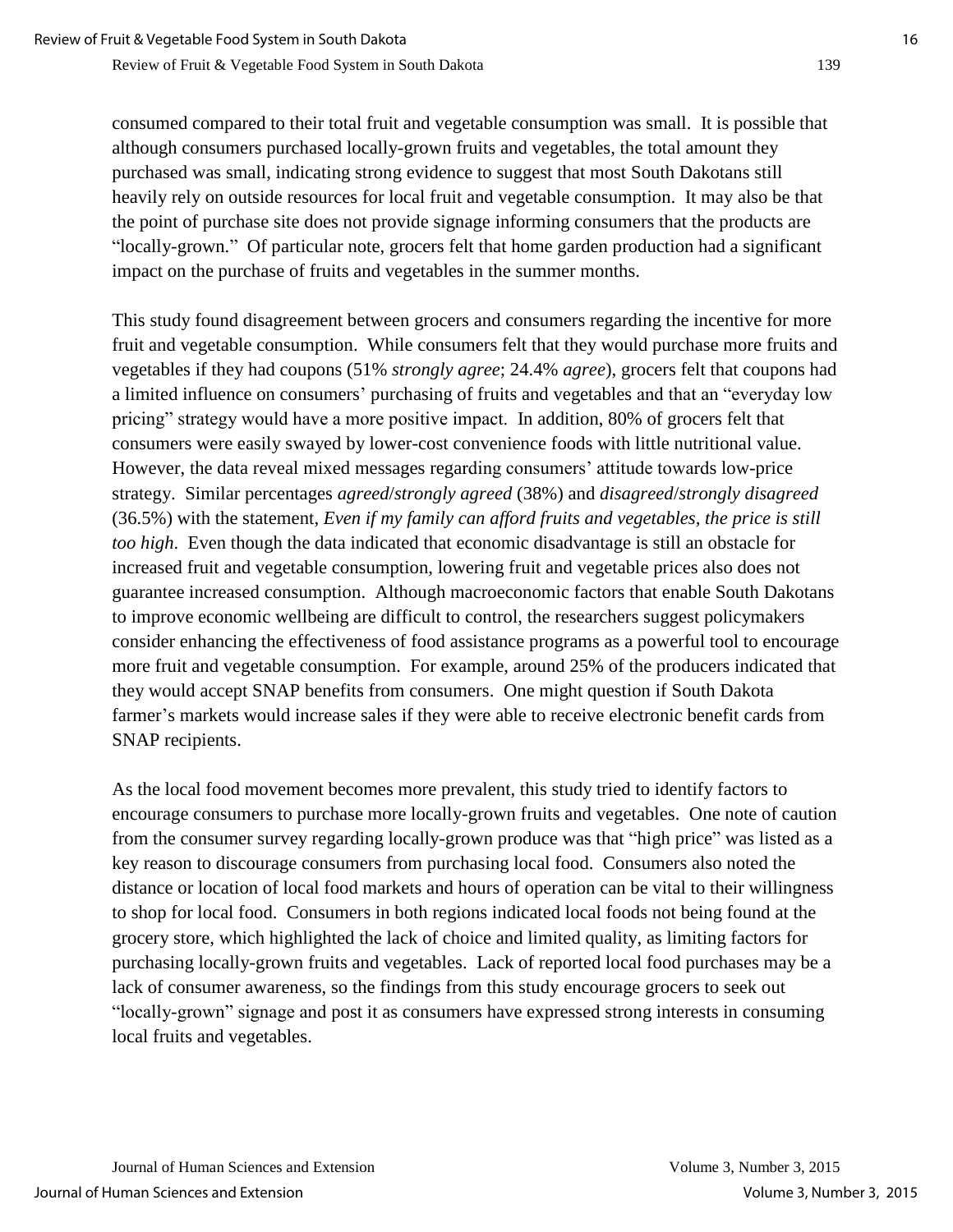Our survey results highlight the importance of consumers' families and living environment on their fruit and vegetable consumption. For example, a majority of grocers (95.1%) either *agree* to *strongly agree* that family preferences created strong impacts on consumers' fruit and vegetable consumption. Our consumer survey data also hinted a strong connection between family support for fruit and vegetable consumption and higher fruit and vegetable consumption, especially for consumers in Region 2. When developing and marketing educational program/promotion efforts, we encourage entities to target multiple age groups across the lifespan with coordinating messages.

Grocer and consumer survey results showed that 88.9% of grocers and 76.8% of consumers agreed that the amount of time to prepare fruits and vegetables was an important factor to impact consumers' fruit and vegetable consumption. The data also showed that fruits and vegetables purchased often go to waste (82.9% *strongly agree* or *agree*). Additionally, an overwhelming percentage of grocers (93.3%) felt that knowledge of how to prepare fruits and vegetables was *important* (31.1%) to *very important* (22.2%) for the consumer. Therefore, the researchers encourage policymakers to invest more resources in health, nutrition, and food preparation education. There certainly is an opening for educational opportunities for grocers and producers, as well as those in educational fields in terms of educating consumers that fresh, canned, and frozen fruits and vegetables are all nutritious options and for teaching consumers how to prepare and budget their fruit and vegetable consumption. Lastly, data from the grocer and consumer survey indicate the need for educational opportunities to increase the understanding of the role of fruits and vegetables in the prevention of chronic disease.

## **References**

- Do, M., Kattelmann, K., Boeckner, L., Greene, G., White, A., Hoerr, S., … Nitzke, S. (2008). Low-income young adults report increased variety in fruit and vegetable intake after a stage-tailored intervention. *Nutrition Research, 28*(8), 517–522. doi:10.1016/j.nutres.2008.05.013
- Dong, D., & Lin, B. (2009). Fruit and vegetable consumption by low-income Americans: Would a price reduction make a difference? *USDA-ERS Economic Research Report Number 70 (ERR-70).* Retrieved from http://www.ers.usda.gov/publications/err-economic-researchreport/err70.aspx
- Grutzmacher, S., & Gross, S. (2011). Household food security and fruit and vegetable intake among low-income fourth-graders. *Journal of Nutrition Education and Behavior, 43*(6), 455–463. doi:10.1016/j.jneb.2010.10.004
- Larson, N. I., Story, M. T., & Nelson, M. C. (2009). Neighborhood environments: Disparities in access to healthy foods in the U.S. *American Journal of Preventive Medicine*, *36*(1), 74– 81. doi:10.1016/j.amepre.2008.09.025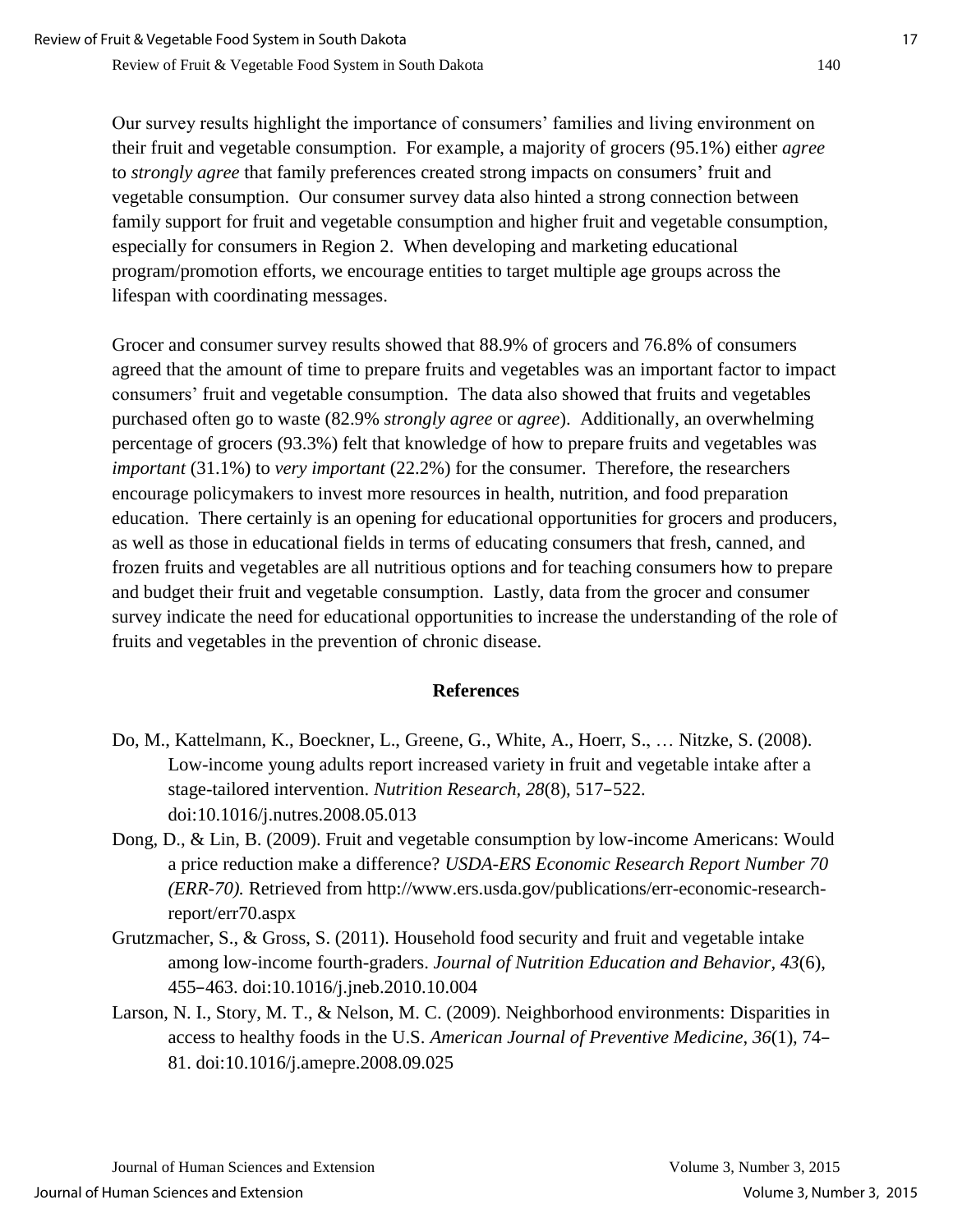- Liese, A. D., Weis, K. E., Pluto, D., Smith, E., & Lawson, A. (2007). Food store types, availability, and cost of foods in a rural environment. *Journal of the American Dietetic Association, 107*(11), 1916–1923. doi:10.1016/j.jada.2007.08.012
- Lutfiyya, M. N., Chang, L. F., & Lipsky, M. S. (2012). A cross-sectional study of US rural adults' consumption of fruits and vegetables: Do they consume at least five servings daily? *BMC Public Health, 12*, 280. doi:10.1186/1471-2458-12-280
- McCormick, A., Kattelmann, K., Ren, C., Richards, A., & Wells, K. (2009). "Fun Fruit and Veggie Event" enhances acceptance of fruits and vegetables in school-aged children. *Journal of the American Dietetic Association, 109*(9), A83. doi:10.1016/j.jada.2009.06.273
- Michimi, A., & Wimberly, M. C. (2010). Associations of supermarket accessibility with obesity and fruit and vegetable consumption in the conterminous United States. *International Journal of Health Geographics, 9*, 49. doi:10.1186/1476-072X-9-49
- Miller, S. R., & Knudson, W. A. (2014). Nutrition and cost comparisons of select canned, frozen, and fresh fruits and vegetables. *American Journal of Lifestyle Medicine, 8*(6), 430–437. doi:10.1177/1559827614522942
- National Center for Chronic Disease Prevention and Health Promotion (NCCDPHP). (2013a). *State indicator report on fruits and vegetables, 2013*. Retrieved from http://www.cdc.gov/nutrition/downloads/State-Indicator-Report-Fruits-Vegetables-2013.pdf
- National Center for Chronic Disease Prevention and Health Promotion (NCCDPHP). (2013b). *State indicator report on fruits and vegetables, 2013: South Dakota action guide.*  Retrieved from http://www.asphn.org/resource\_files/543/543\_resource\_file4.pdf
- South Dakota Department of Health. (2011). *Focus group & grocer interview summaries regarding fruit & vegetables*. Retrieved from http://healthysd.gov/wpcontent/uploads/2015/04/fruitveggies-focus-group-report.pdf
- South Dakota Department of Health. (2012). *Consumer poll highlights & analysis regarding fruit & vegetables*. Retrieved from http://healthysd.gov/wpcontent/uploads/2015/04/fruitveggies-consumer-poll-summary.pdf
- United States Census Bureau. (2012). *State & county quick facts: South Dakota*. Retrieved from http://quickfacts.census.gov/qfd/states/46000.html
- United States Department of Agriculture (USDA). (2010). *Dietary guidelines*. Retrieved from http://www.health.gov/dietaryguidelines/
- United States Department of Agriculture (USDA). (2014). *ChooseMyPlate.gov: Food groups, Welcome to the five food groups.* Retrieved from http://www.choosemyplate.gov/foodgroups/
- United States Department of Agriculture Economic Research Service (USDA-ERS). (2013). *Food access research atlas*. Retrieved from http://www.ers.usda.gov/data-products/foodaccess-research-atlas.aspx#.UkNgmX8udSS